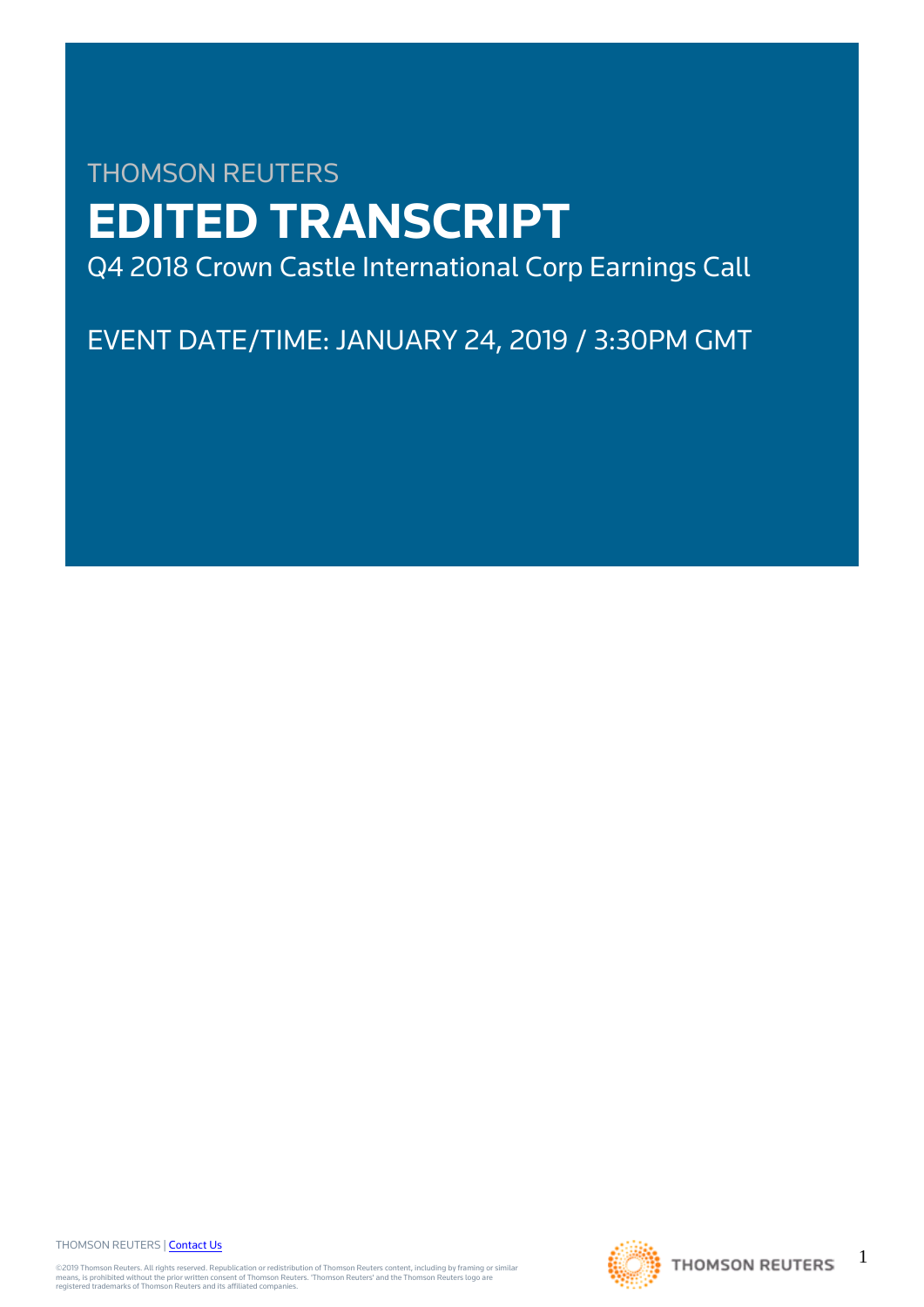# **CORPORATE PARTICIPANTS**

**Benjamin Raymond Lowe** Crown Castle International Corp. (REIT) - VP of Corporate Finance **Daniel K. Schlanger** Crown Castle International Corp. (REIT) - CFO, Senior VP & Treasurer **Jay A. Brown** Crown Castle International Corp. (REIT) - President, CEO & Director

# **CONFERENCE CALL PARTICIPANTS**

**Adam Todd Ilkowitz** Citigroup Inc, Research Division - Senior Associate **Amy Yong** Macquarie Research - Analyst **Brett Joseph Feldman** Goldman Sachs Group Inc., Research Division - Equity Analyst **Colby Alexander Synesael** Cowen and Company, LLC, Research Division - MD and Senior Research Analyst **David William Barden** BofA Merrill Lynch, Research Division - MD **Jonathan Atkin** RBC Capital Markets, LLC, Research Division - MD and Senior Analyst **Matthew Niknam** Deutsche Bank AG, Research Division - Director **Nicholas Ralph Del Deo** MoffettNathanson LLC - Analyst **Philip A. Cusick** JP Morgan Chase & Co, Research Division - MD and Senior Analyst **Richard Hamilton Prentiss** Raymond James & Associates, Inc., Research Division - Head of Telecommunication Services Equity Research **Robert Ari Gutman** Guggenheim Securities, LLC, Research Division - Senior Analyst **Simon William Flannery** Morgan Stanley, Research Division - MD **Spencer Harris Kurn** New Street Research LLP - Analyst of Towers and Infrastructure **Walter Paul Piecyk** BTIG, LLC, Research Division - Co-Head of Research and MD

# **PRESENTATION**

# **Operator**

Good day, and welcome to the Crown Castle Q4 2018 Earnings Call. Today's conference is being recorded. At this time, I'd like to turn the conference over to Mr. Ben Lowe. Please go ahead, sir.

# **Benjamin Raymond Lowe Crown Castle International Corp. (REIT) - VP of Corporate Finance**

Great. Thank you, Brian, and good morning, everyone. Thank you for joining us today as we discuss our fourth quarter 2018 results. With me on the call this morning are Jay Brown, Crown Castle's Chief Executive Officer; and Dan Schlanger, Crown Castle's Chief Financial **Officer** 

To aid the discussion, we have posted supplemental materials in the Investors section of our website at crowncastle.com, which we'll refer to throughout the call this morning. This conference call will contain forward-looking statements which are subject to certain risks, uncertainties and assumptions, and any actual results may vary materially from those expected.

Information about potential factors which could affect our results is available in the press release and the Risk Factors sections of the company's SEC filings. Our statements are made as of today, January 24, 2019, and we assume no obligation to update any forward-looking statements.

In addition, today's call includes discussions of certain non-GAAP financial measures. Tables reconciling these non-GAAP financial measures are available in the supplemental information package in the Investors section of the company's website at crowncastle.com.

So with that, let me turn the call over to Jay.

# **Jay A. Brown Crown Castle International Corp. (REIT) - President, CEO & Director**

Thanks, Dan, and good morning, everyone. Thanks for joining us on the call. As you saw from our results, we capped off another year of growth with solid fourth quarter results. As I look forward, I'm optimistic the positive trends we see in the market will drive demand for our communications infrastructure assets. And I believe Crown Castle is well positioned to take advantage of those trends and deliver growth and returns for shareholders for years to come.

Through disciplined capital allocation and execution, we have established an unmatched portfolio of more than 40,000 towers and 65,000 route miles of high capacity fiber in the top U.S. markets where we see the greatest long-term growth and opportunity.

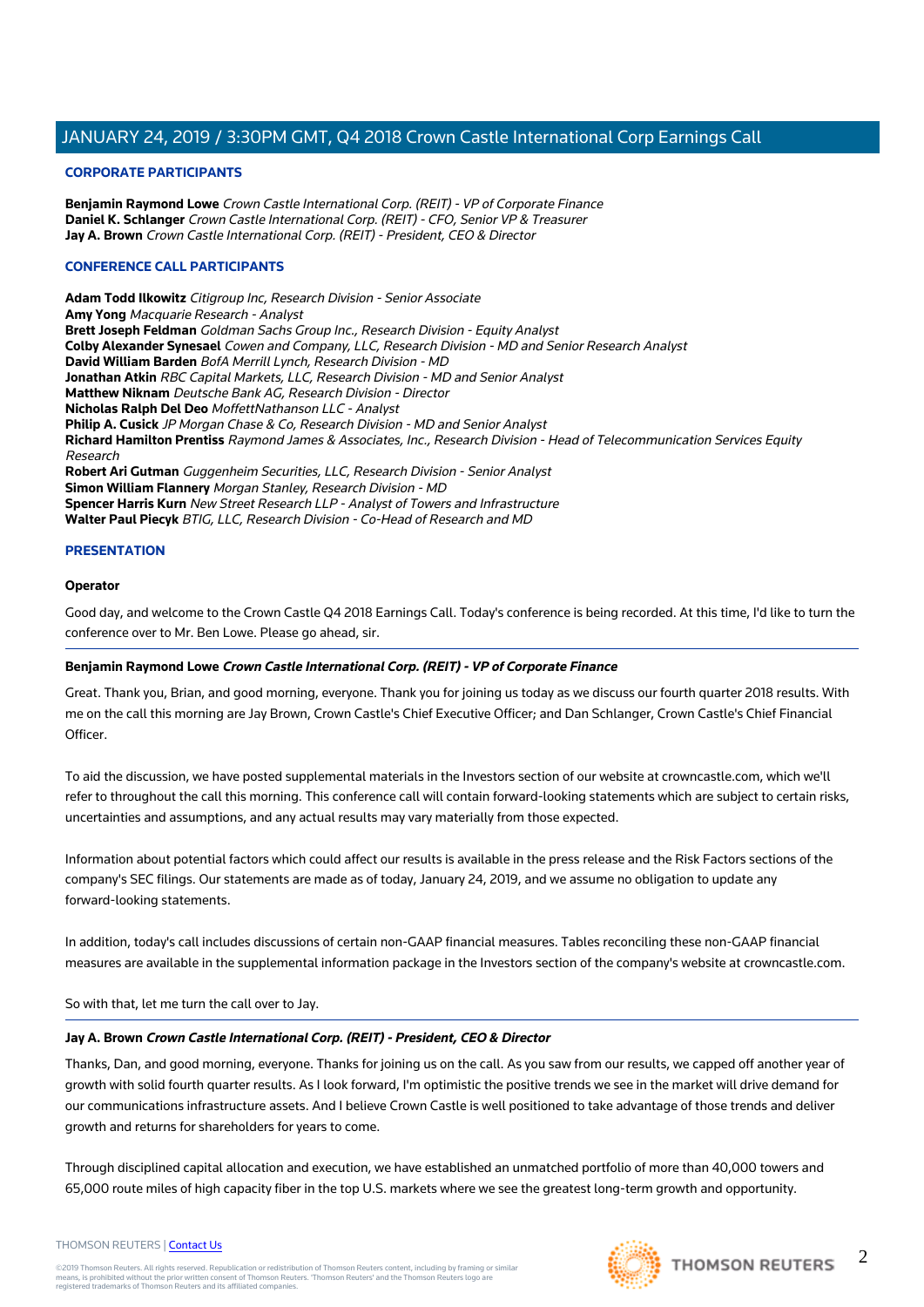On this call, there are 3 important themes I want to discuss. First, 2018 was a successful year for Crown Castle. Secondly, our strategy of offering towers, small cells and fiber solutions is delivering the results we expected. And third, I'm excited about the long runway of growth as 4G investment remains robust and the deployment of 5G infrastructure is just getting started.

On the first point, we delivered 10% growth in dividends per share in 2018, supported by cash flow growth across both our tower and fiber assets. Tower leasing increased in the back half of the year as all of our major customers were actively investing in the network by deploying new cell sites and additional spectrum. Further highlighting the strong demand for our infrastructure, we deployed a record number of small cells during 2018.

In addition to the great operational performance in small cells, we added significantly more small cell nodes to our backlog than we installed in 2018, meaning we have a larger contracted pipeline of small cells to build today than we did at this time last year.

Importantly, our team delivered these results while integrating our recent fiber acquisition. With the integration work substantially complete, I'm excited as I look ahead and see the potential growth opportunity as we focus on adding both small cell and fiber solutions customers to our 65,000 route miles of dense, high-capacity fiber.

This brings me to my second point. Our unique strategy of offering towers, small cells and fiber solutions, which are all critical components of communication networks that can be shared across multiple customers is delivering the results we expected. With the volume of data delivered by both wireless and wired networks growing rapidly, our customers are leasing access to our tower and fiber assets to increase the capacity of their networks and keep pace with that growth. Because we have the ability to share our assets across multiple customers, we can provide our customers with cost-effective assets to the critical infrastructure they need while generating significant value for our shareholders over time as we lease our assets and drive cash flow growth.

Steady performance and consistent execution over the last 2 decades has proven that providing shared infrastructure assets in the U.S. is a great business. Over that time frame, we've invested approximately \$23 billion in tower assets and continue to create tremendous value for our shareholders as we grow the cash flows and returns on those investments by adding tenants. Since 2001, we've increased site rental revenues in our tower business at a compound annual growth rate of approximately 14%, scaling the business from approximately \$350 million in annual revenue in 2001 to more than \$3 billion in 2018.

In recent years, we've expanded our infrastructure offering beyond towers by investing approximately \$13 billion to establish fiber footprints in prime locations across the top U.S. markets where we see the greatest long-term demand. Our fiber investments are already yielding 8% and have significant available capacity to add new small cells and fiber solutions.

As you can see in our 2019 outlook, we are seeing increasing levels of demand for our fiber assets. Following a record year in 2018 in terms of the number of small cells we deployed, we expect to nearly double our production this year by deploying 10,000 to 15,000 nodes. In addition, we have approximately 20,000 additional nodes in the pipeline that we expect to deploy in 2020 and beyond. Since it typically takes about 18 to 24 months for contracted nodes to be put on air and start generating revenue, we have a line of sight into meaningful small cell revenue growth beyond 2019.

With respect to towers, we expect the higher new leasing activity we saw in the back half of 2018 to continue, resulting in a meaningful acceleration in tower new leasing in 2019 as compared to 2018. With higher levels of new leasing activity across towers and small cells and steady growth from our fiber solutions business, I'm excited about our opportunity to continue to translate revenue growth into anticipated long-term growth in dividends per share of 7% to 8% per year, which brings me to my third and final point.

I see a long runway of growth in front of Crown Castle as our customers continue to invest heavily in their 4G network to keep pace with data demand growth from existing technologies, while the deployment of 5G is just getting started.

According to the latest estimates from Cisco, mobile data traffic in the U.S. is expected to grow fivefold from 2017 through 2022. To put that growth into perspective, that means mobile data traffic in 2022 is expected to be equal to 12x the volume of all Internet traffic in the

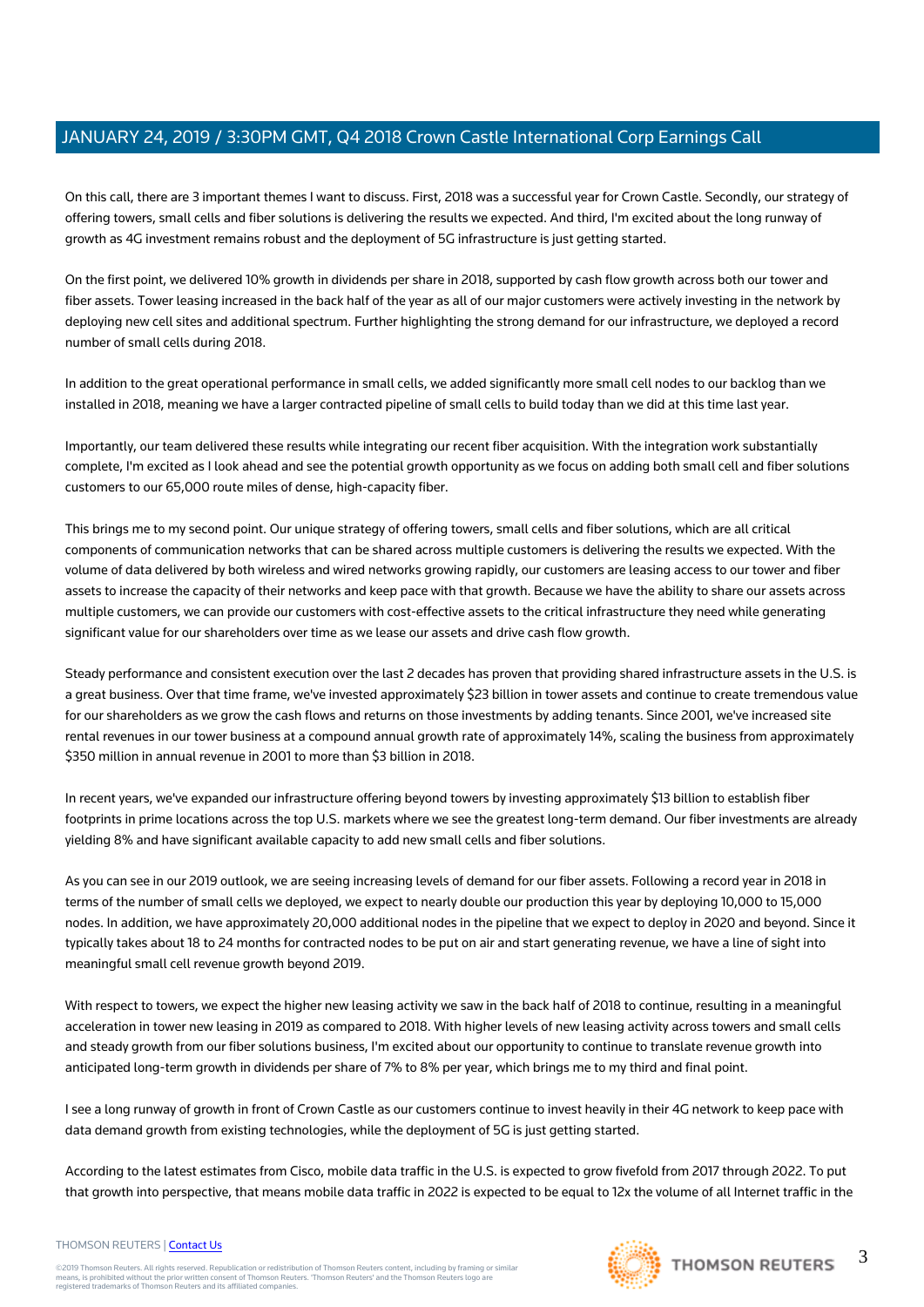U.S. in 2005. While the sheer scale of the expected growth is staggering and should drive significant demand for our infrastructure assets, I get even more excited when I consider how early we are in the digital transformation of the U.S. economy and the critical role mobile infrastructure will play. I think we're just scratching the surface when you consider mobile traffic is expected to account for just 6% of total IT traffic in the U.S. in 2022, up from 3% a couple of years ago.

While we continue to underwrite our investments based on existing applications and existing technologies, we believe the network infrastructure needed to support the next-generation services will dramatically increase the demand for our tower and fiber assets. The journey from first generation mobile technology through 4G has changed the way we as consumers live and work.

What I find really intriguing about 5G and some of the emerging technologies is that they have the potential to fundamentally alter the role of wireless networks, going from connecting over 300 million people in the U.S. to potentially connecting billions of devices in the future.

Some of those emerging technologies include autonomous cars augmented to virtual reality and industrial applications that require networks to provide availability anywhere at any time and on any device. To meet those requirements at the speeds and latency that will be necessary, industry estimates predict that carriers will need to achieve a tenfold increase in network performance as measured by latency, reliability and speed.

From an infrastructure perspective, that will require the deployment of additional spectrum across more cell sites, both on towers and on small cells for decades to come. And we believe Crown Castle is in a great position at the center of these megatrends with our unmatched portfolio of towers and high-capacity metro fiber assets. Given these long-term opportunities, we are investing in assets we believe will attract and generate long-term returns for shareholders while paying a high quality dividend that we expect to be able to grow somewhere between 7% and 8% on an annual basis.

And with that, I'll turn the call over to Dan.

# **Daniel K. Schlanger Crown Castle International Corp. (REIT) - CFO, Senior VP & Treasurer**

Thanks, Jay, and good morning, everyone. As Jay mentioned, we closed 2018 with solid fourth quarter results, completing another very successful year for Crown Castle on several fronts. We increased dividends per share by 10%, consistent with our growth in AFFO per share and our commitment to return capital to shareholders. We substantially completed the integration of our recent fiber acquisitions and made significant investments in new fiber assets across the top markets where we see the greatest demand for small cells and fiber solutions. And we made those investments while improving our overall financial flexibility by proactively refinancing upcoming maturities and increasing the average maturity of our debt.

Turning first to the fourth quarter 2018 results on Slide 4. I want to walk through a few items that should be considered when comparing the results to our prior outlook. First, site rental revenues exceeded the midpoint of the prior range by approximately \$15 million including \$10 million of additional straight-line revenues, primarily resulting from the term extensions associated with leasing activity. In addition, there are approximately \$10 million of higher costs associated with the combination of additional incentive accruals for 2018 and the expenses associated with certain natural disasters that occurred during the quarter. Results were also impacted by approximately \$5 million of lower services contribution that is timing related. So we now expect that contribution in 2019. And finally, AFFO benefited by approximately \$10 million from lower sustaining capital expenditures in the quarter, a portion of which are expected to now occur in 2019. Adjusting for the total impact of these items, results were within the ranges provided in our prior outlook for site rental revenues, adjusted EBITDA and AFFO.

For the full year 2018, site rental revenues increased approximately 29% or \$1.05 billion including approximately 5.6% growth in organic contribution to site rental revenues.

Moving on to investment activities during the year. We deployed approximately \$1.7 billion in capital expenditures including \$1.6 billion of revenue-generating capital expenditures comprised of \$1.2 billion in fiber and approximately \$350 million for towers. For the full year 2019, we expect gross CapEx of approximately \$2 billion or approximately \$1.5 billion net of prepaid rent.

#### THOMSON REUTERS | [Contact Us](https://my.thomsonreuters.com/ContactUsNew)

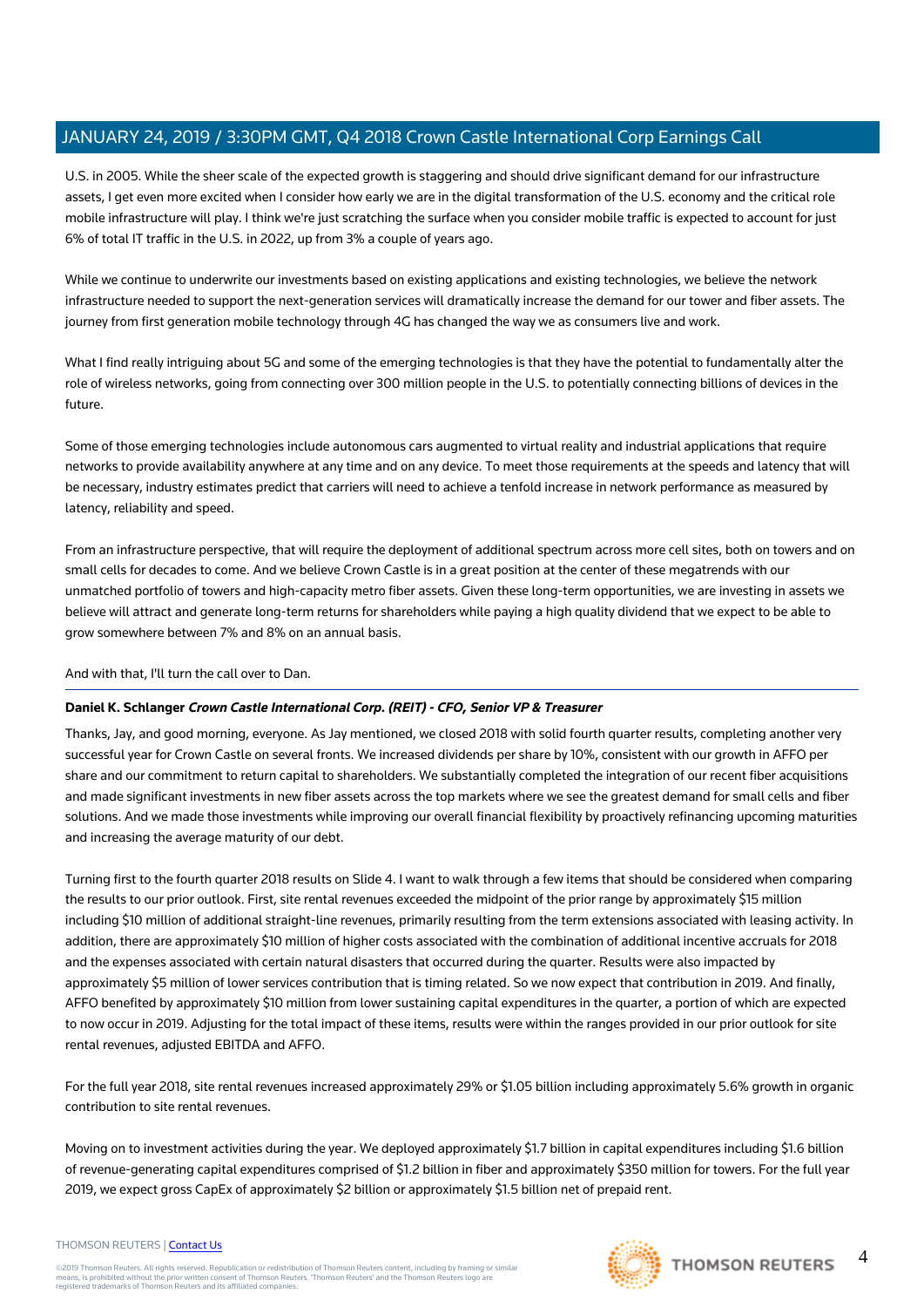Based on our expected cash flow growth and the incremental leverage capacity that growth will create, we believe we can finance this level of spending without issuing equity. Supporting this belief, we ended 2018 at just over 5x debt-to-EBITDA, consistent with our intent to finance the business with approximately 5x of leverage as we remain committed to maintaining our investment grade credit profile.

Additionally, with more than \$3 billion of available capacity on our revolver and no maturities until 2021, we're comfortable with our debt balance sheet flexibility.

Turning now to Slide 5 of the presentation. At the midpoint, we increased our full year 2019 outlook for site rental revenues and adjusted EBITDA by approximately \$40 million due to higher straight-lined revenues, primarily resulting from the term extensions associated with leasing activity that I mentioned earlier. As you can see, AFFO guidance remains unchanged at approximately \$5.85 per share as the higher straight-lined revenue does not contribute to AFFO.

Turning to Slide 6. We now expect between \$223 million and \$268 million of growth in site rental revenues in 2019. As you can see in the chart on the slide, when compared to the prior outlook, the only change relates to the impact of the higher straight-lined revenues I just discussed.

Our expectations for growth in organic contribution to site rental revenues remain unchanged at approximately 6%, up from 5.6% in 2018. We continue to expect higher 2019 new leasing activity for both towers and small cells with consistent levels of growth from fiber solutions.

To wrap up, 2018 was another very successful year for Crown Castle, and we're excited about the anticipated growth in our business in 2019. Currently, we are seeing the benefits from the investments our customers are making in wireless networks to keep pace with increasing data demand, which allows us to provide near-term returns through a high-quality dividend that we expect to grow 7% to 8% annually. At the same time, we are making significant investments in our small cell and fiber business that we believe will position Crown Castle to take advantage of the long-term growth trends Jay discussed earlier. Because we are still early in the growth cycle for small cells, we believe our investments will provide significant long-term upside as we add tenants to those new assets. It is this combination of near-term returns and expected long-term upside that I think makes Crown Castle such an attractive investment.

And with that, Brian, I'd like to open the call to questions.

# **QUESTIONS AND ANSWERS**

# **Operator**

(Operator Instructions) We'll now take our first question from Simon Flannery from Morgan Stanley.

# **Simon William Flannery Morgan Stanley, Research Division - MD**

Coming back down to your comments around the balance sheet, could you just talk a little bit more about the use of leverage versus equity? So what are you comfortable with in terms of taking the leverage from where it is today? What's that upper end of that range? And then is this something that you might amend if, say, you were looking at some M&A? Maybe if you could just comment more broadly on any M&A opportunities that you might be considering.

# **Daniel K. Schlanger Crown Castle International Corp. (REIT) - CFO, Senior VP & Treasurer**

Sure. Thanks, Simon. As we've discussed a lot in the past, what we look at is we want to maintain an investment grade credit profile, which we believe means we need to stay at 5x debt-to-EBITDA which is our target leverage. We've been right around there. We ended the year right around there, right at 5x or just north of it. And so when we look out and see what our expected capital spend is over the course of 2019 and the incremental EBITDA that we believe we will generate and the leverage capacity it will create, we think that we're going to be able to use that leverage capacity and our internally generated cash flow to pay for the capital expenditures and maintain around 5x debt-to-EBITDA. So that's why we think that we're in a position where we don't need equity -- from what we can tell right now, we don't need equity for 2019 based on what we see the capital spend profile to be. To your point, though, if we do see some M&A activity

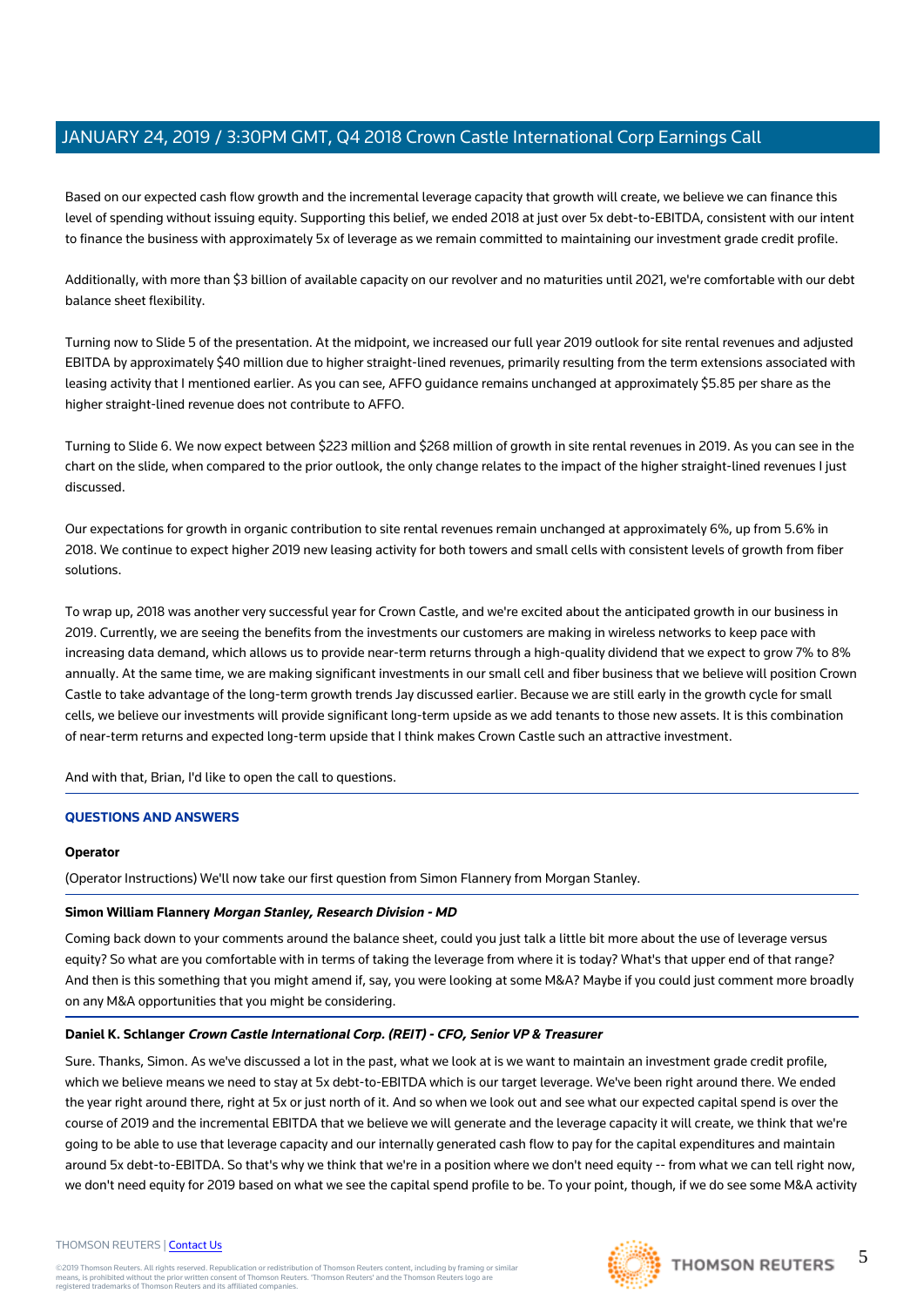out and think that's something that's attractive for us, that would be external to what we just talked about. That would be funded in a way that would be consistent with maintaining our investment grade rating and 5x leverage and would likely include equity because I think we're going to buy -- whatever company or assets we would buy, it would be for more than 5x. So it would include some equity at that point. But when we're talking about our capital program for '19, we feel pretty good about our ability to finance it.

# **Jay A. Brown Crown Castle International Corp. (REIT) - President, CEO & Director**

Simon, more broadly, on the M&A front, we've talked about this, I think the last several quarters on the call. We really don't see opportunities in the market of large scale that are going to fit our strategy, our focus around owning metro fiber that's dense with high capacity and believe the more likely approach for us is going to be to invest via building ourselves, organic build. There may be some tuck-in acquisitions in some markets where we find an opportunity where it makes sense to buy it versus build it. But we think the more likely outcome is that we're going to be building fiber to meet the demand that we see coming through for small cells.

# **Simon William Flannery Morgan Stanley, Research Division - MD**

And limited interest internationally?

# **Jay A. Brown Crown Castle International Corp. (REIT) - President, CEO & Director**

Yes. We continue to believe the U.S. market is the best market in the world for the investment in communications infrastructure. We're always open to learning and seeing what else is going on in the world. But based on everything we've had the opportunity to see thus far, we think the best opportunity for returns exists here in the U.S. It continues to be the largest and fastest-growing market in the world. And to my comments that I made around 5G, we certainly believe the U.S. is going to lead the way on 5G, and the amount of capital investment here and the potential opportunities, we think, are the greatest here in the U.S.

# **Operator**

We'll now take our next question from David Barden from Bank of America.

# **David William Barden BofA Merrill Lynch, Research Division - MD**

I guess one follow-up on that, Dan. Just when you guys gave guidance last quarter, with the interest expense that you built in, it was clear that the debt funding was going to be the lead vehicle for financing the business. Have you kind of -- can you give us any more color now in terms of what you're thinking in whether it's revolver or debt, unsecured or secured, and kind of the timing as we think about kind of the numbers flowing through in the year? And then the second one is, could you guys share any kind of incremental color on the tenant extension that you kind of announced was the source of kind of the guidance raise this quarter? When I look at the supplement on Page 18, it's really hard to see that anything really changed there at all, so it wasn't clear kind of what the moving part there was, it would be helpful.

# **Daniel K. Schlanger Crown Castle International Corp. (REIT) - CFO, Senior VP & Treasurer**

Sure. I'll take the first one, Dave, and thanks for the question. When we put together the guidance, as you pointed out, we had assumptions around how we would finance the business and -- through 2019. And nothing has significantly changed in the way we think about that. We clarified just now on the equity point, but nothing has definitely changed on how we think about financing our business. What we're trying to do is maintain our investment grade credit profile and do it at the lowest cost we possibly can. And when we look out and see what the market looks like in terms of trying to term out debt or what our revolver capacity is, we feel good about the flexibility we have on our balance sheet, and we'll just be opportunistic as we look out and see when it makes sense to try to term things out to the extent that we want to between secured and unsecured and any other funding source we could possibly get our hands on because we want to be open to everything.

# **Jay A. Brown Crown Castle International Corp. (REIT) - President, CEO & Director**

Dave, to your second question, we did not do a new -- as people would often term it, a new deal during the quarter. So what we're speaking to and the adjustment that we made to the outlook doesn't have anything to do with something new that we crafted a new deal with customers. It was just related to the activity that we saw and then the term of the leases on those -- on that leasing activity. So as you know, we're hesitant to get into the specifics of how we transact with customers, but that's what's driving the reference in both the press release and in the numbers.

#### THOMSON REUTERS | [Contact Us](https://my.thomsonreuters.com/ContactUsNew)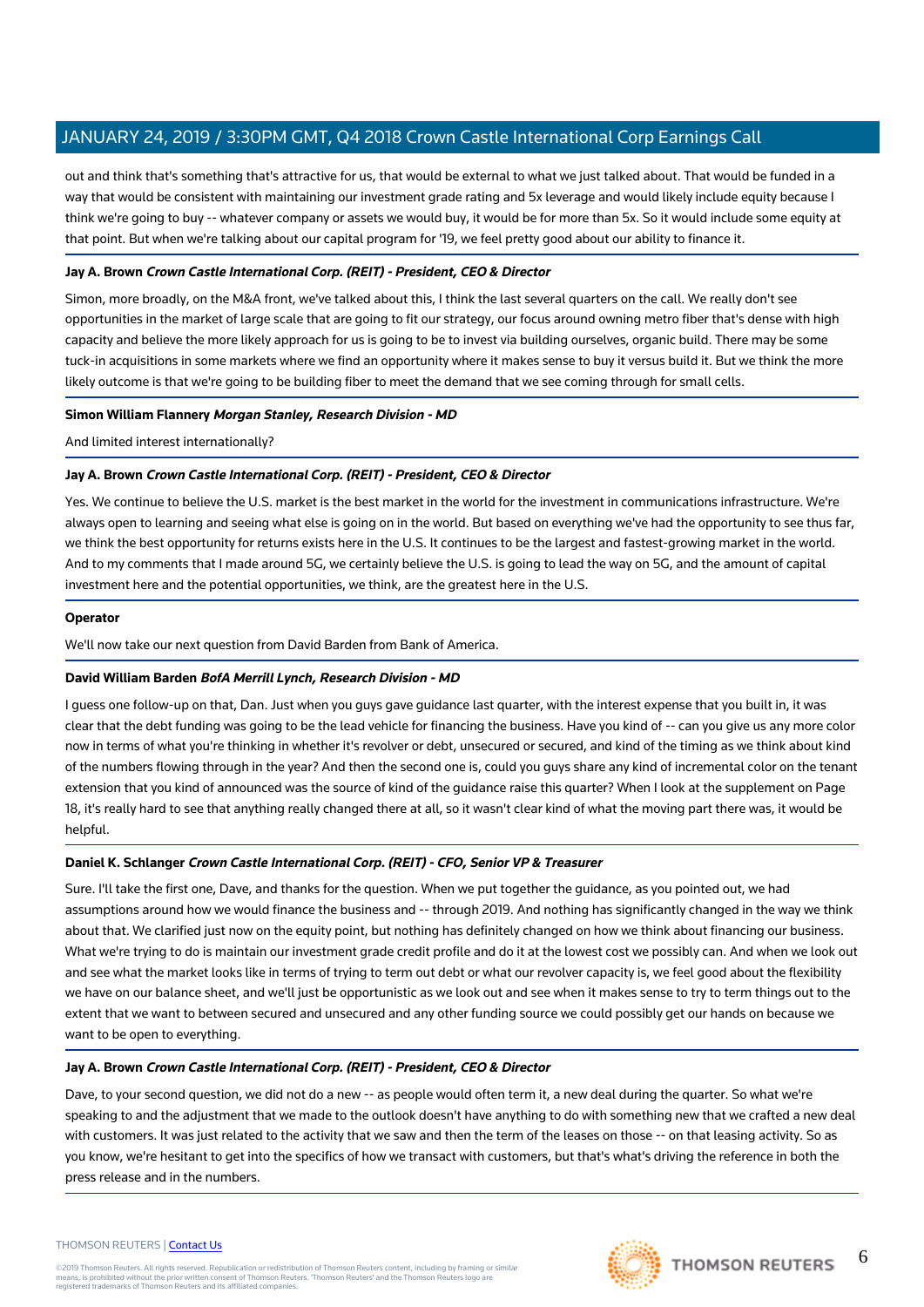# **David William Barden BofA Merrill Lynch, Research Division - MD**

So this wasn't something new. And it was not a term extension that got signed in the quarter?

# **Jay A. Brown Crown Castle International Corp. (REIT) - President, CEO & Director**

It was not a new deal that we did, no. It would be term related to the leasing activity that we saw during the quarter.

#### **Operator**

We will now take our next question from Ric Prentiss from Raymond James.

# **Richard Hamilton Prentiss Raymond James & Associates, Inc., Research Division - Head of Telecommunication Services Equity Research**

Two quick ones. Dan, you mentioned in your prepared remarks the CapEx, the \$1.7 billion in 2018 and then in 2019, \$2 billion gross, \$1.5 billion net. The 2018 number, that \$1.7 billion, is that a gross number or the net number?

# **Daniel K. Schlanger Crown Castle International Corp. (REIT) - CFO, Senior VP & Treasurer**

That's a gross number, the \$1.7 billion.

# **Richard Hamilton Prentiss Raymond James & Associates, Inc., Research Division - Head of Telecommunication Services Equity Research**

Okay. So \$1.7 billion we compare to the \$2.0 billion gross in 2019.

# **Daniel K. Schlanger Crown Castle International Corp. (REIT) - CFO, Senior VP & Treasurer**

Yes.

# **Richard Hamilton Prentiss Raymond James & Associates, Inc., Research Division - Head of Telecommunication Services Equity Research**

Okay. And then following on David's question on the Page 18 of the supplement. The one thing we noticed was -- and I know you don't like to talk specific, but the numbers are out there that I think T-Mobile 2022 annual rent cash payments, that renewal went from \$560 million to \$510 million in '22. Is that part of what we're seeing that some of that renewal time frame got extended out beyond '22?

# **Jay A. Brown Crown Castle International Corp. (REIT) - President, CEO & Director**

Ric, I don't want to tie components of what we've given together, but you're correctly reading the supplement to see that the term for components of revenues that were in earlier periods are getting pushed out to later dates. I would be careful about drawing too many connections between the numbers. But as you read the supplement, on the face of the supplement, you're accurate that term has been extended.

# **Richard Hamilton Prentiss Raymond James & Associates, Inc., Research Division - Head of Telecommunication Services Equity Research**

Okay. And the average life, I think, did come down for Sprint from 7 years to 6 years. All the other guys stayed at their previous number. Is that just that we've rolled off another year and if somebody stays at 5 years or 6 years that there's been some extension? I'm just trying to think how should we read the supplement kind of year to year and what happens to the remaining life.

# **Jay A. Brown Crown Castle International Corp. (REIT) - President, CEO & Director**

Yes. I think the way you described it is a good way to think about it as we've just crossed over the year. And so depending on what the terms of given contracts are, absent activity on a site, then you're going to see those -- that come closer to 0. And to the extent that there is activity or new leasing activity, it's going to move the book out towards the right.

# **Daniel K. Schlanger Crown Castle International Corp. (REIT) - CFO, Senior VP & Treasurer**

The only thing I would mention, Ric, is that to maybe clarify the point you made is because they're whole numbers, there's rounding in there, too. So the fact that one stays at 5 from one period to the next period doesn't mean we extended. It just means that it hadn't crossed over from a rounding perspective.



7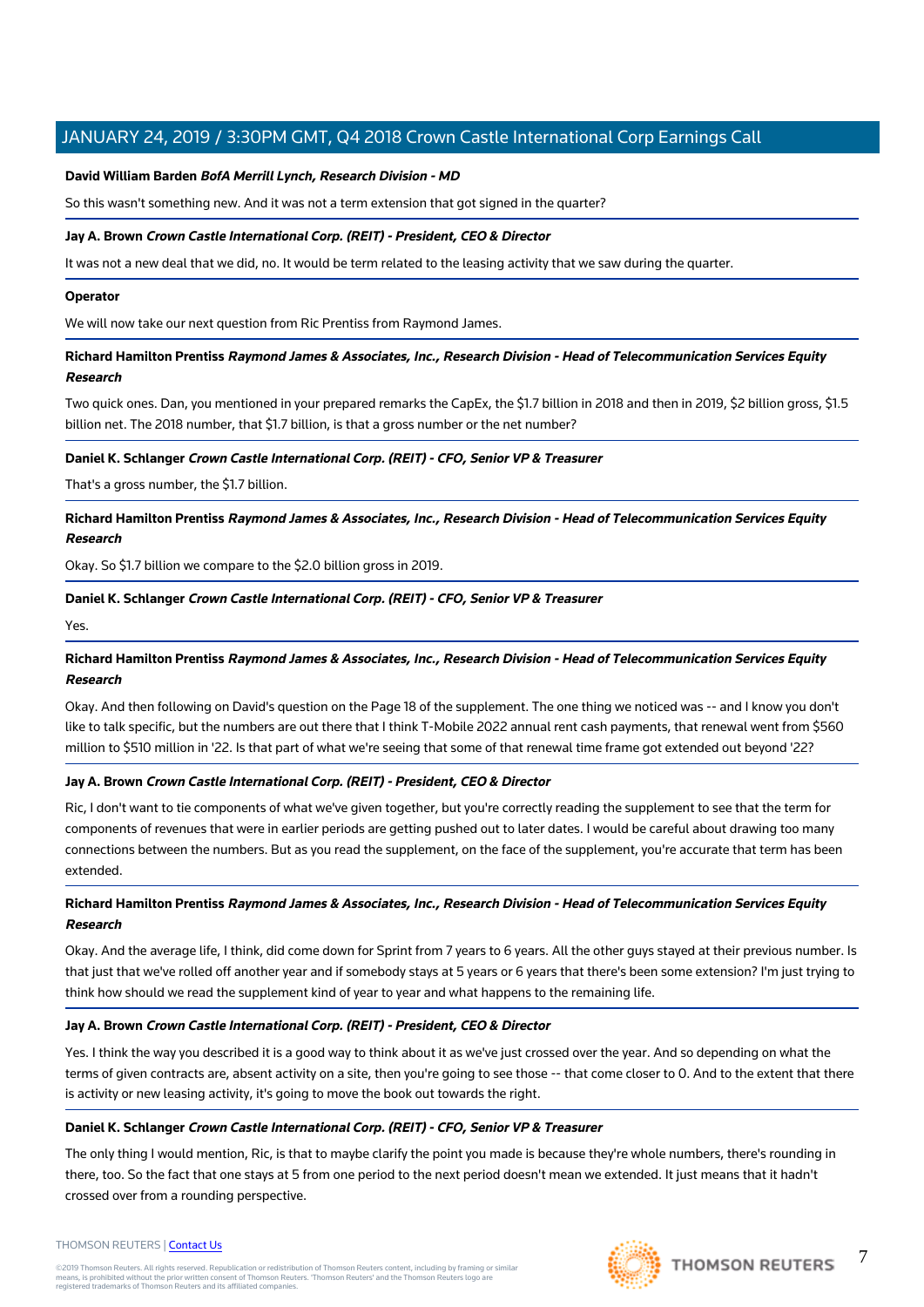# **Richard Hamilton Prentiss Raymond James & Associates, Inc., Research Division - Head of Telecommunication Services Equity Research**

Makes sense. And we haven't heard any comments from you guys on DISH, but it does feel like other people are starting to see DISH show up. Has that been helping the benefits? Have you seen some movement from DISH on putting their narrowband IoT network out there?

# **Jay A. Brown Crown Castle International Corp. (REIT) - President, CEO & Director**

As you know, we don't like to comment specifically on individual customers. I would tell you outside of the Big 4 that there is spectrum that's being deployed for a number of different uses. And that is helping our revenue growth results, and we think there's opportunity for more of that in the future. The majority of the revenue growth that we see both on towers and small cells is really being driven by the Big 4 operators. But beyond that, the infrastructure is useful for anyone who wants to deploy a wireless network, and we're seeing leasing demand from a number of customers outside of the Big 4.

# **Operator**

We will now take our next question from Brett Feldman from Goodman Sachs.

# **Brett Joseph Feldman Goldman Sachs Group Inc., Research Division - Equity Analyst**

You were talking about the increasing pace of small cell no deployment going from 10,000 to 15,000 up to 20,000. And what we've seen in the past is that as you've ramped up your capacity to deploy small cells, there has been some increase in your operating expenses. I was hoping maybe you could just explain that dynamic to us. Are you at the point right now where there's some type of a linear relationship, meaning if you increase your deployment pace by 1,000 nodes or so, there's going to be a certain amount of increase in your expense? Or are you beginning to hit a point where there's an increasing degree of operating leverage within the business so that as you scale your growth, you maybe start to see more conversion of that revenue towards the bottom line?

# **Jay A. Brown Crown Castle International Corp. (REIT) - President, CEO & Director**

Yes. Brett, I would say based on what we have in the backlog currently that we're working on, both for 2019 and the work that we're already beginning on nodes that will go on air in 2020 and beyond, we think that our operating structure as it's currently situated is sufficient to manage that growth. To the extent that the pipeline grows even larger or we're trying to put on air more than -- as I mentioned in my comments, trying to get on air somewhere between 10,000 and 15,000 nodes in 2019, if we were to meaningfully raise that number beyond that, then we'd have to come back and talk about what we think the cost structure is appropriate. If it were to get to that, things that would matter in that analysis is how many new markets are we having to go towards. To the extent that the increase was in markets that we already exist in, it might have less of an impact towards rising costs. If we see the opportunity expanding beyond existing markets, then that would have a different calculus in terms of thinking about operating expenses. But I think the right way to look at it now is for the pipeline that we have currently contracted, we think the operating expenses are a stable level of activity to handle that level of demand.

# **Brett Joseph Feldman Goldman Sachs Group Inc., Research Division - Equity Analyst**

Do you mind if I ask a quick follow-up? As we think about the bottleneck in your abilities to deploy at any given pace, what would you say it is? Is it the absolute level of demand for small cell deployments? Is it your own capacity to meet that demand? Or is it external factors like the zoning process?

# **Jay A. Brown Crown Castle International Corp. (REIT) - President, CEO & Director**

Well, in terms of timing, obviously, as we talk about the time line to deploy this of 18 to 24 months to get them deployed, we could -- if we were to see an increase in the amount of nodes that we're contracting today, we'd be 2 years away from actually benefiting from the revenue associated with that. So in terms of financial results, I think the biggest bottleneck I would point to is the amount of time it takes to get these deployed. The hurdles -- the regulatory hurdles to get there are significant, and the FCC has obviously helped us through their recent order. And it gives some clarity around what the nature of the deployment should look like and it gives us a path towards working with communities in order to get something in place. But nonetheless, the hurdles are there and the time line is significant. So that's probably the biggest bottleneck. Obviously, we think based on everything that we know and what we're seeing around 5G, we think

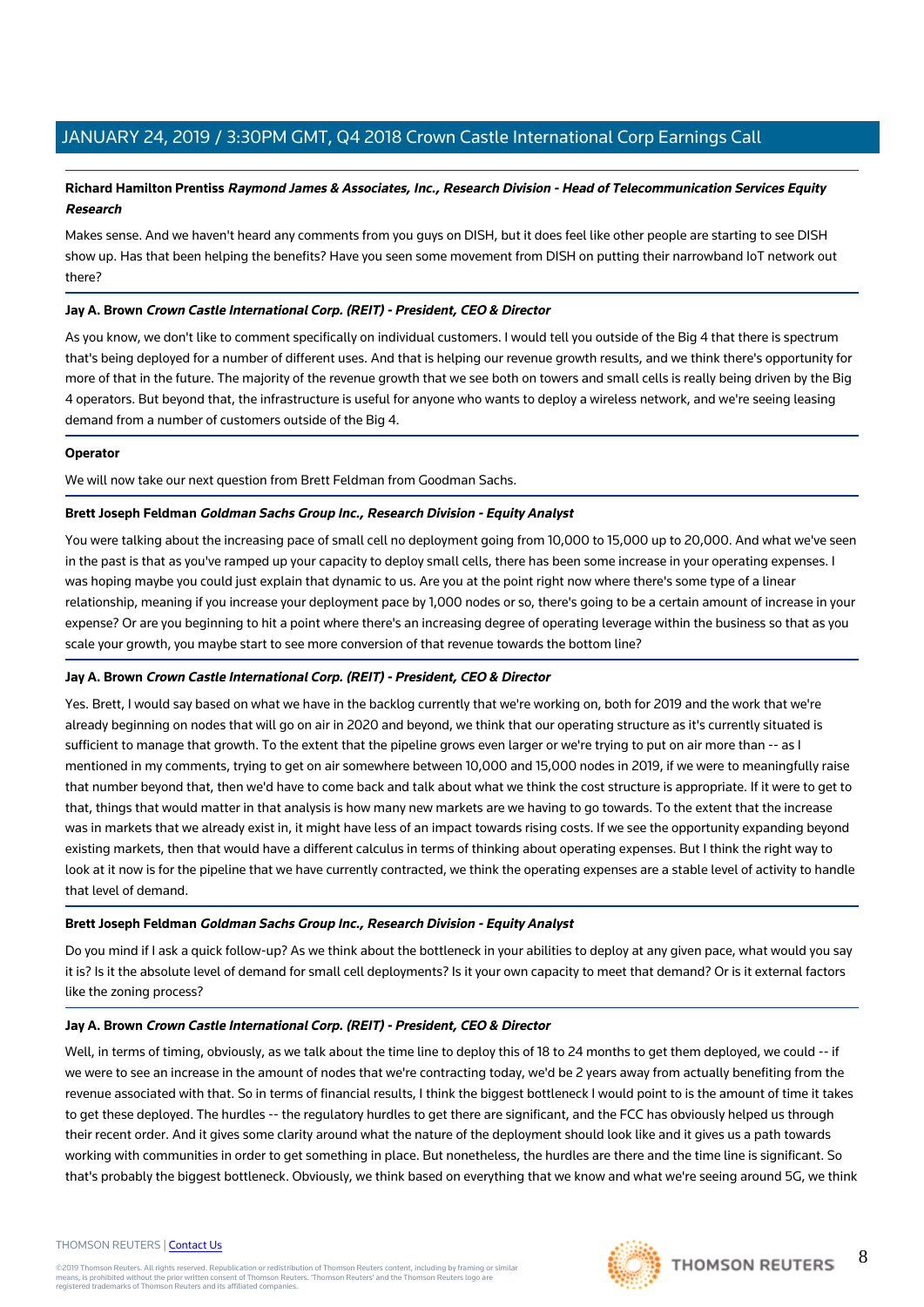the opportunities for small cells is very likely to increase over time. And so to the extent that the overall demand for small cells increase, that is certainly a gating item currently in terms of what the cap on what our opportunity is. And over time, we think the opportunity is going to grow. But specific to financial results, it would be the time line currently that it takes between when it's contracted and when we can get it on air.

# **Daniel K. Schlanger Crown Castle International Corp. (REIT) - CFO, Senior VP & Treasurer**

And the only thing I would add to that, Brett, is I don't think it's our internal capabilities or capacity that is the bottleneck at all. We've been able to scale, as Jay was talking about in answer to the first question you asked, from 5,000 nodes or so a few years ago to 10,000 to 15,000 nodes now. We think we can continue to scale. It's really the combination of how big that demand will be ultimately and the time it takes to get there.

# **Operator**

We will now take our next question from Jon Atkin from RBC.

# **Jonathan Atkin RBC Capital Markets, LLC, Research Division - MD and Senior Analyst**

So I was interested, the natural disaster reference, what specifically were you referring to? And is there any sort of continued impact into 1Q?

# **Jay A. Brown Crown Castle International Corp. (REIT) - President, CEO & Director**

Jon, we don't expect there to be any flow-through to Q1. Specifically, what we're referring to was Hurricane Michael in Puerto Rico and then the significant fire that happened in Southern California.

# **Jonathan Atkin RBC Capital Markets, LLC, Research Division - MD and Senior Analyst**

Okay. And then during the script, you mentioned the word latency, so that made me think about Vapor IO. And I wondered if you could kind of provide any update operationally and potentially financially what we can kind of expect over the next year or so.

# **Jay A. Brown Crown Castle International Corp. (REIT) - President, CEO & Director**

We're continuing to do some work on edge computing. As the networks get designed and traffic increases, to my comments around where traffic is increasing on mobile networks, we continue to believe that some of the traffic in order to get to the latency required for Internet of Things, some portion of the network is going to have to be designed where information is kept at the very edge of the network, some for cost purposes but also for reduction in latency. And we believe that it makes a lot of sense for a meaningful portion of that edge compute to be put in places where there are existing macro sites connected to small cells. So we're continuing to do a number of trials there. And -- but it's still very early, and you shouldn't expect to see any impact to our financial results, certainly not in 2019, and the outlook that we've given from the work that we're doing there. But long term, it could be an opportunity. It may result in us having another use for leasing our sites, whether it's the ground or space on the towers related to edge compute.

# **Jonathan Atkin RBC Capital Markets, LLC, Research Division - MD and Senior Analyst**

Okay. And then finally, I was wondering if you could comment on the organic growth rate within fiber exclusive of small cells, so enterprise fiber essentially.

# **Daniel K. Schlanger Crown Castle International Corp. (REIT) - CFO, Senior VP & Treasurer**

Sure. What we're looking at is about mid-single-digit growth rate on a revenue basis for the fiber solutions business exclusive of small cells. The small cells growth, we think is going to be closer to the 20% range, so and that's comprised in the fiber solutions business, net of high single digits of churn. So the overall growth we think we'll get there is around 5%.

# **Operator**

We will now take our next question, Colby Synesael from Cowen and Company.

# **Colby Alexander Synesael Cowen and Company, LLC, Research Division - MD and Senior Research Analyst**

You've historically talked about expanding the number of markets where you see the small cell opportunity. I was wondering if you can give us color on what that looks like today and how many of those markets do you have fiber in at this point versus you'll need to get

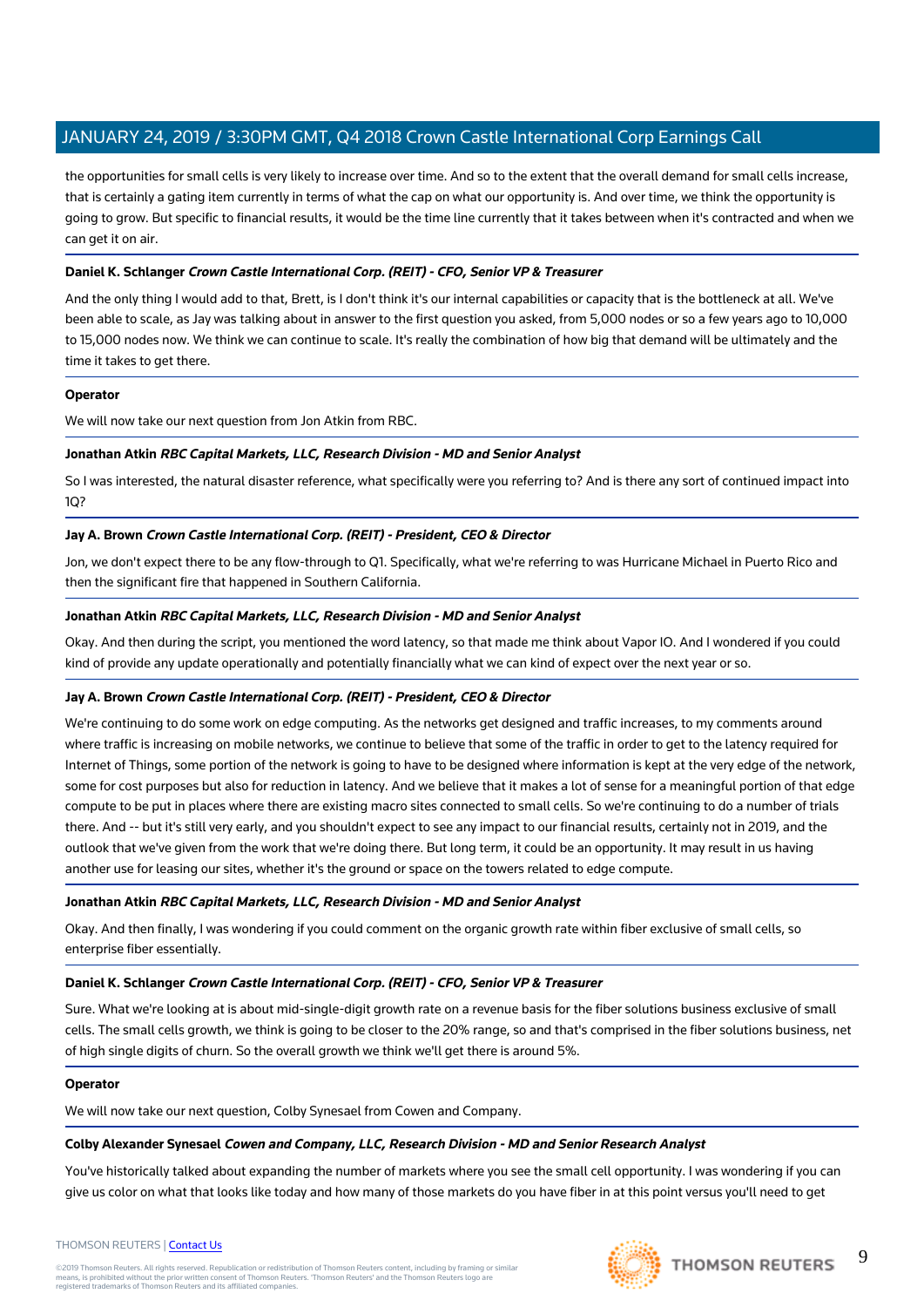there? And those markets that you don't have fiber in, I mean, is it about organically building? Or is it more like that you'd do those tuck-ins that you described? And then secondly, when would you expect to see massive MIMO-type equipment start to get put up on towers? Based on the conversations that you're having with your customers, is that something that you see starting to happen in 2019 in a material way? Or is that still out there?

# **Jay A. Brown Crown Castle International Corp. (REIT) - President, CEO & Director**

Yes. Colby, to your first question, the vast majority of the spend by the wireless operators for small cells continues to be in the top 30 markets in the U.S., so basically like NFL cities. And we have a fiber plant in many, if not all, of those markets now or we're in the process of constructing it. To the extent that there's -- the expansion goes beyond those top 30 markets, which we're doing some of that but it's not a meaningful amount of capital or, frankly, a meaningful number of small cells yet, so that's where the opportunity is currently. And that would stand for both the pipeline of nodes that we're deploying and we'll put on air in 2019 as well as our contracted backlog at this point is mostly focused on those top 30 markets. As I mentioned earlier, my comments around the M&A, I intended those to be more broad than just the markets that we're currently working in. As we look at markets even beyond the top 30, we don't see acquisitions as a likely outcome for any meaningful amount of the fiber that we may one day own. We think it's more likely that we're going to end up having to build it. And that's a result of us assessing the type of fiber that exists in the market. We just don't see the dense, high-capacity urban fiber in markets, whether we're talking about top 30 or beyond the top 30 that are likely targets of any meaningful size to us. We think we're much more likely to be organically building that fiber. On your second question around MIMO and tenants, we are seeing some of that. But I don't know that that's, frankly, that relevant ultimately to our investment story. As carriers deploy equipment on the small cells and on towers in order to deploy network and manage both their spectrum position and capacity needs, they do a number of different things with the antennas in order to meet that. And in order to design the network, there are a lot of demographic characteristics that are going to fall into that analysis. The relevance for us is much more around, is there need for it and then how are they designing their network. We are seeing some of the massive MIMO antennas being deployed, but I don't know that that's really a meaningful component of our investment story. I would look much more at just the overall activity and the deployment of network, and the carriers will make different choices around how they deploy that network depending on the demographics.

# **Colby Alexander Synesael Cowen and Company, LLC, Research Division - MD and Senior Research Analyst**

I think for the lower-band spectrum, massive MIMO will require significant pieces of equipment, some people would say like the size of a small dorm room type refrigerator. And as a result of that, just considering the size of that, there's a viewpoint that, that could by itself be a material driver to growth for the tower operators when that happens. I guess your point is that we shouldn't isolate that as a material revenue opportunity, is that what I'm hearing?

# **Jay A. Brown Crown Castle International Corp. (REIT) - President, CEO & Director**

Exactly. Because they could solve the same thing by using more sites or different types of equipment depending on what spectrum bands they use and how they choose to do it. So just in isolation, I wouldn't necessarily assume that would be a large revenue driver for us.

# **Operator**

We will now take our next question from Matt Niknam from Deutsche Bank.

# **Matthew Niknam Deutsche Bank AG, Research Division - Director**

It's on Lightower. So I guess, it's been about a year now -- over a year since you closed that deal. Can you just update us on some of the revenue synergies you had talked about for both CCI's existing enterprise and fiber assets to leverage the Lightower network and then obviously your ability to add new small cell revenue on that existing fiber? And then on the cost side, I know there wasn't much that you'd outlined in the way of cost synergies. But is there anything to think about now that you've fully integrated the asset on a go-forward basis, having multiple fiber assets under CCI's ownership?

# **Jay A. Brown Crown Castle International Corp. (REIT) - President, CEO & Director**

Sure. One year into the Lightower acquisition, things have gone basically as we expected. So we've been pleased with how things have gone the first year into ownership. We, as a part of that acquisition, have the benefit of attracting about 900 employees that came with it, and they have been terrific, very seasoned, great skills and have done a good job continuing to run that business and have been an integral part of the integration of the other fiber assets that we had acquired previously. And pleased today that we've effectively

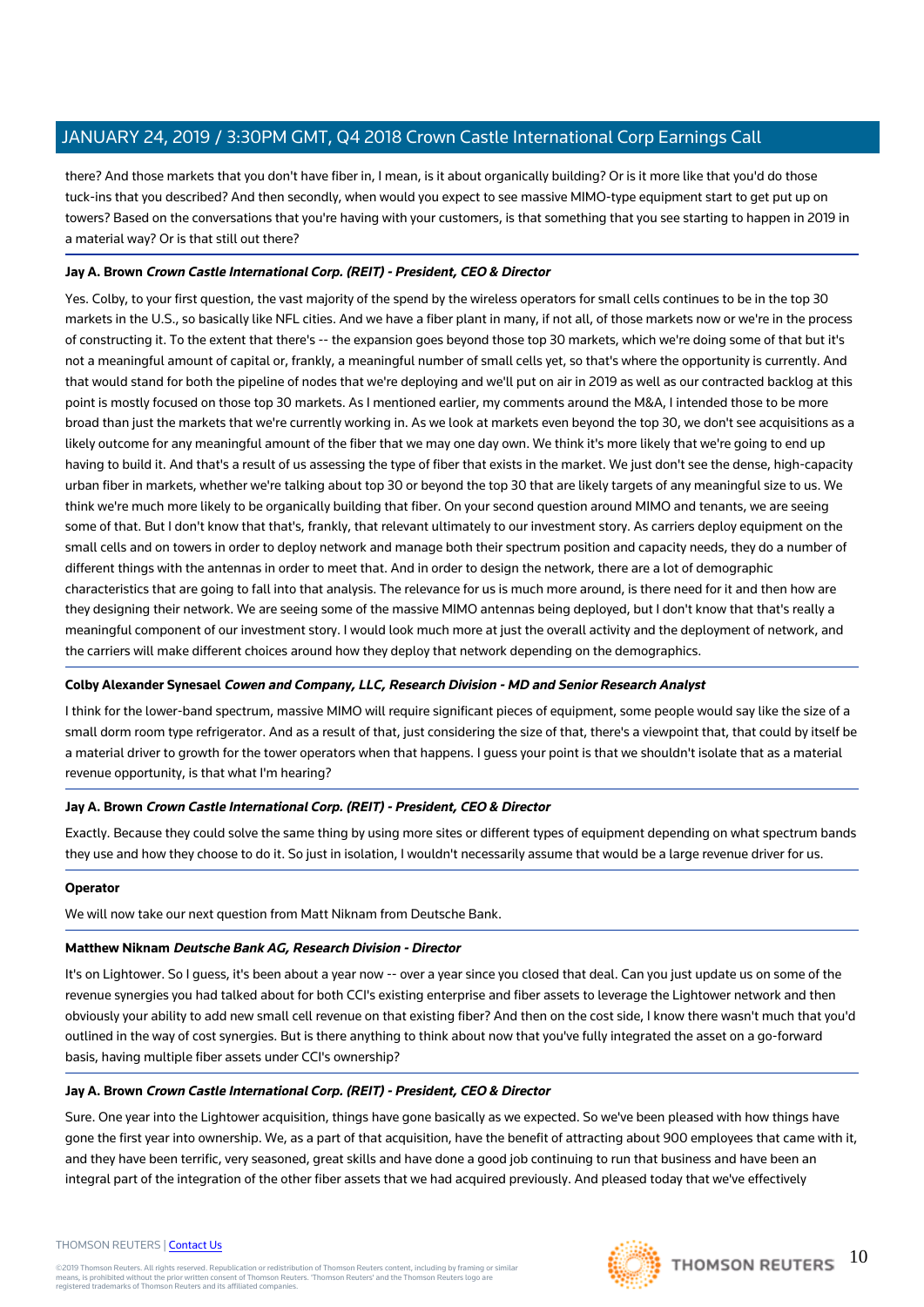completed almost all of the integration activities and have everything on a common system. So excited about what that's going to mean for us with regards to revenue synergies. When we announced that transaction and as we look today, yes, there are a number of nodes that are going on existing fiber. And some of the fiber that we acquired, we were down the road on already contracting the nodes, and so we're using a fiber that we acquired to handle some of those nodes. And given the markets that we acquired, mostly in the Northeast Lightower and then the 2 Texas markets that we got with FiberNet, there is a significant amount of opportunity in those markets for small cells. So we're really early days in terms of the deployment of small cells against the fiber that we've owned. But the thesis is playing out as we would have expected 12 months into it.

# **Daniel K. Schlanger Crown Castle International Corp. (REIT) - CFO, Senior VP & Treasurer**

And from a -- the second part, on a cost synergy standpoint, what we talked about is what we meant. We thought -- as Jay said, we picked up 900 people that knew what they're doing and we kept the vast majority of those people. And we're not looking to try to wring out cost synergies to try to make sure we're operating that any differently than it has been operated in the past. What we're looking to is trying to expand our market.

# **Operator**

We will now take our next question from Nick Del Deo from MoffettNathanson.

# **Nicholas Ralph Del Deo MoffettNathanson LLC - Analyst**

I realized that it might be a challenging question to answer just given the very nature of fiber. But can you try to give us a sense for what share of your purpose-built small cell systems are also generating some sort of revenue from a nonsmall cell source, like an enterprise customer? Or perhaps what share do sell a few years after they were constructed?

# **Jay A. Brown Crown Castle International Corp. (REIT) - President, CEO & Director**

I don't know that I have the number off the top of my head, Nick, to be able to answer that question for you. As we look at individual markets, which is -- we tend more to look at the business on a -- as we study, how have we done in particular markets. And we've talked about some of these case studies in the past. We'll do a deep dive in a market like Chicago or New York and look at what was our initial investment, how much fiber did we own initially, what was the nature of that initial fiber relationship, whether it was K-12 or enterprise or small cells and then watch it develop over time. And as we look at individual case studies, what we've seen is the thesis has played out as we expected. When you own fiber in areas where there's a dense population of people, those are the places where the network -- the wireless networks are challenged and they need to add capacity. And so we see those fiber networks, whether we start with small cells or we start with a fiber solutions application, we see over time it being an asset that's shared. And we find that in areas that are dense, urban, downtown business districts. And then we find it in more suburban applications. In both situations, the fiber ends up -- where the people are, the fiber ends up being needed for business enterprise, hospitals, universities, schools and being necessary for wireless.

# **Daniel K. Schlanger Crown Castle International Corp. (REIT) - CFO, Senior VP & Treasurer**

And one of the good things about the strategy we've deployed is -- and why we're so interested in the fiber we're interested is having lots of strands, high-capacity fiber and lots of density really plays into all of that. So having the ability to serve all of those markets at the same time with the level of service that isn't necessarily available in the market because the fiber is so unique, just the capacity we have is unique through most -- through a lot of that, positions us really well to take advantage of all the markets we can serve.

# **Nicholas Ralph Del Deo MoffettNathanson LLC - Analyst**

Okay. Got it. That's helpful. And then, Jay, in your prepared remarks, you talked about expected wireless traffic growth and how that drives your outlook for your wireless infrastructure. And historically, with towers, the exclusive nature of the assets and the physics of wireless deliveries meant that there's been a pretty strong linkage between traffic growth and monetization rates. When I think about fiber solutions, that relationship doesn't seem quite as clear given ongoing improvements in optronics and there being more competition. So with respect to fiber solutions specifically, how do you think about the long-term relationship between traffic growth and revenue growth?

#### THOMSON REUTERS | [Contact Us](https://my.thomsonreuters.com/ContactUsNew)

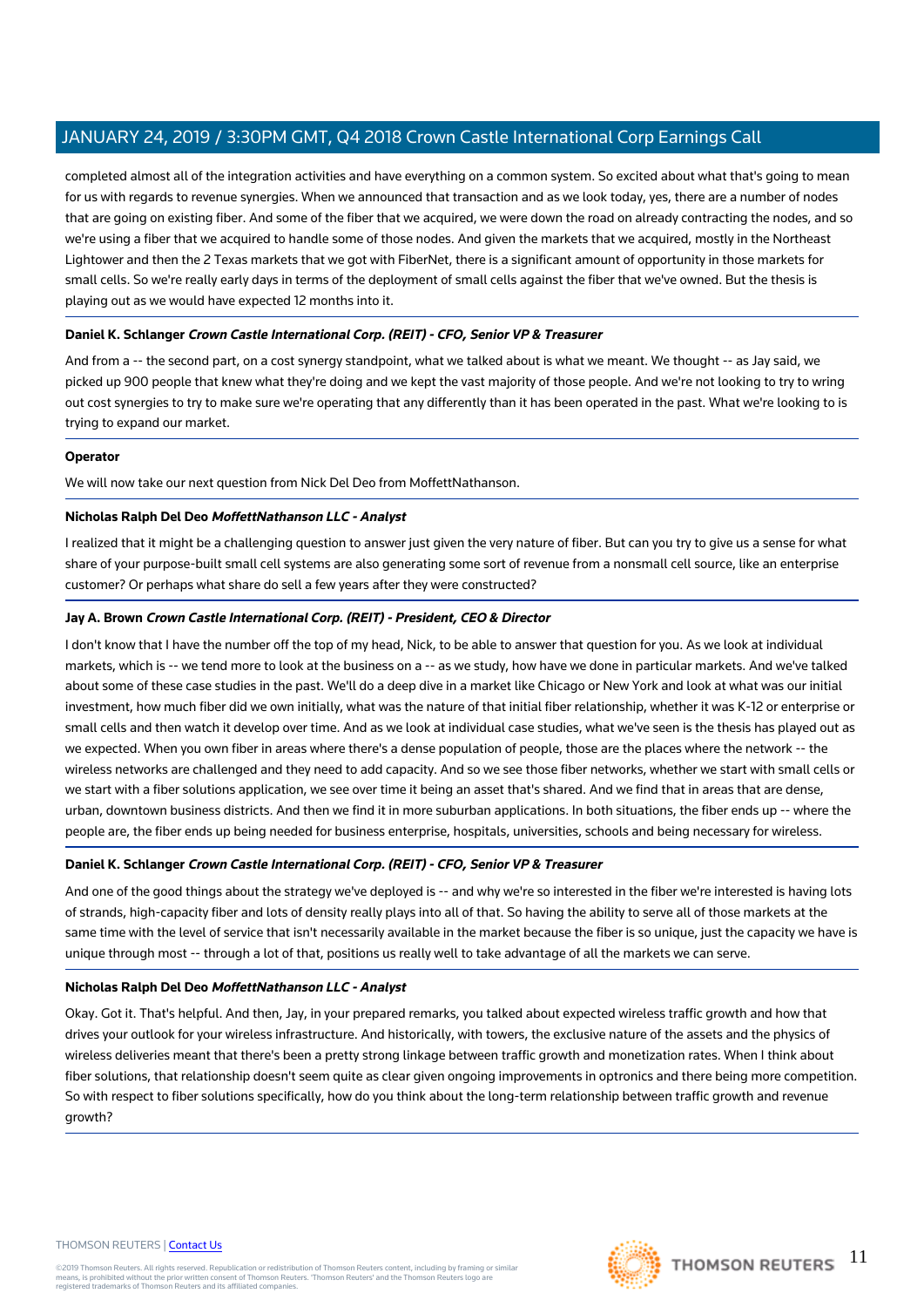# **Jay A. Brown Crown Castle International Corp. (REIT) - President, CEO & Director**

Nick, appreciate that question because I think there is a sense in which that question drives towards the heart of our strategy of all the IP traffic that's out there, Internet traffic that's out there is not the target of our business. So there's a significant portion of that traffic that we don't serve today, a significant portion of it that we wouldn't ever aim to serve. The portion of the market that we're aiming for is large enterprises, universities, hospitals, in some cases, government systems that are large users, most of the time a few multi-location businesses. And that's really our only -- that's our target for providing fiber solutions where really all we're providing is the pipe. And the pipe happens to run along places where -- because of the demographics of an area, there's going to be a lot of users of mobile technology there and constraints on the networks, and therefore, that fiber is going to be needed for small cells. So I think overall traffic is indicative, to some degree, of the opportunity that's in front of us with those large enterprises, hospitals, universities, et cetera. But I would not try to take our fiber solutions business and draw a direct connection to overall growth in Internet or IP traffic over time as a direct correlation to what our revenue growth in our fiber solutions business is. I do think on the mobile side, which is why I made the comments that I made, I do think on the mobile side that, that traffic is a good indication of the necessity of improvement in network, particularly with regard to the uses of that network. As latency comes down, not only is latency a concern, but reliability has to go up pretty meaningfully from where the wireless networks are today in order for the devices that are likely to be used in the 5G environment to actually be effective and be able to be relied upon for industrial uses. And that increase and the reliability of the networks and the reduction in latency is going to mean a pretty significant increase, we believe, in the number of places where there's deployment of wireless spectrum both on towers and small cells. So to wireless traffic, I think it's a pretty good indication; on the total traffic side or wired side, probably not the best indication for our business.

# **Operator**

We will now take our next question from Michael Rollins from Citi.

# **Adam Todd Ilkowitz Citigroup Inc, Research Division - Senior Associate**

This is Adam Ilkowitz on for Mike. I was curious about the site leasing growth in the fourth quarter. It came in a little bit above what we were expecting. I was wondering if you can give a reason for what drove that and maybe why it didn't roll through to the 2019 guidance. That wasn't updated for organic.

# **Daniel K. Schlanger Crown Castle International Corp. (REIT) - CFO, Senior VP & Treasurer**

Sure. The driver of most of that incremental activity was actually our small cell business where we saw the activity levels a little higher than what we expected going into the quarter. And the reason that it didn't roll through is because we have given ranges around what we think 2019 will be, and this is all within those ranges. So we don't anticipate updating guidance every time something moves by a couple million dollars. We're trying to make it to where the ranges incorporate what we think is a reasonable expectation of the potential outcomes, and this falls within that range. So we're not going to update it for that.

# **Adam Todd Ilkowitz Citigroup Inc, Research Division - Senior Associate**

Okay. And then just to follow on the Small cell business and the tower business, given that a lot of customers are overlapping, can you talk about what type of relationship those 2 businesses are having in the sales process? Are you signing joint contracts for both products? Or are your customers continuing to think about those products in the areas they're addressing separately?

# **Jay A. Brown Crown Castle International Corp. (REIT) - President, CEO & Director**

On the carrier side, the individuals who are deploying network would be handling both towers and small cells. So we don't see separate groups that we're having those conversations with. They're very different conversations, though, in terms of as we think about value. On the small cells side, we're deploying a significant amount of capital. Generally speaking, about 75% of the activity that we have or thereabouts is going to be related to anchor activity and the balance would be colo. So in that 70% -- 70%, 75% of the total activity being anchor activity, we're deploying a significant amount of capital in order to build those systems. So the conversation on that front is around the yield and return on that invested capital. As we've talked about before, we would expect in order to deploy capital somewhere in the neighborhood of a 6% to 7% initial yield. And then ultimately, we get to a return to justify the investments and an acceptable return ultimately to the shareholder of adding multiple tenants beyond that. So our evaluation on the small cell side comes down to what's the investment required and what do we think the potential return is based on location and other things. On the tower side, it's a different conversation. It's around what assets exist in the market that will meet or solve the needs that they have. And there, because of

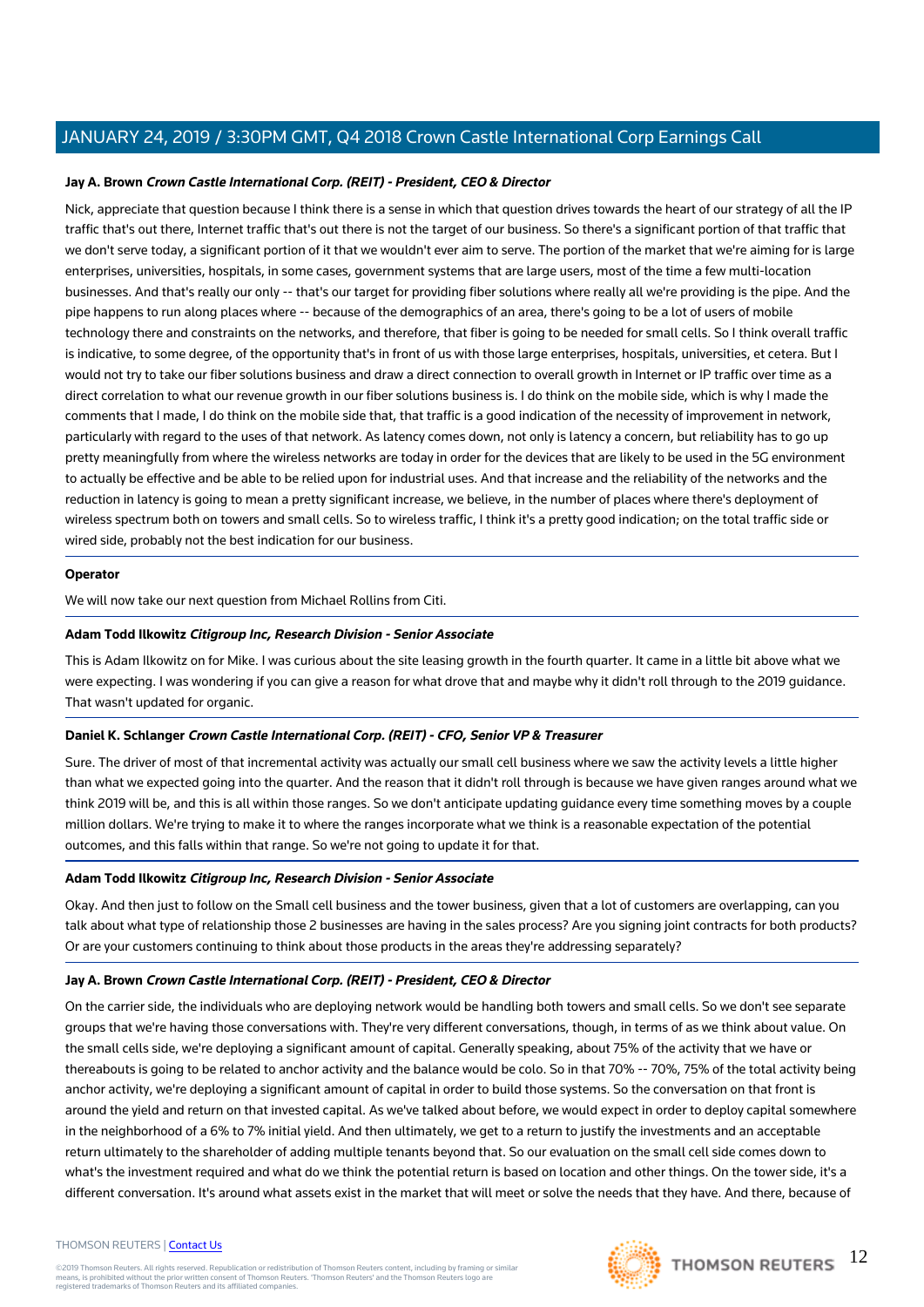the agreements that we would have with all of the customers, we're not really doing an analysis around what the return on a per dollar basis is for the investment of capital because the capital investment has already been made. So it's a conversation that happens with the same people, but it's a very different conversation depending on the type of product that they're trying to buy from us.

# **Operator**

We will now take our next question from Walter Piecyk from BTIG.

# **Walter Paul Piecyk BTIG, LLC, Research Division - Co-Head of Research and MD**

Just wanted to ask, obviously, again, about the prepaid, my favorite question. It looks like for the year, you were guiding to \$35 million to \$40 million. It was at a minimum at the high end, maybe a little over. If you can talk about what were the issues there. And then for next year, you had talked about doing \$35 million to \$40 million. What's -- on top of this year, right, the increase. Is the baseline for that the \$327 million that's reported? Or is the baseline the \$292 million or maybe lower that excludes the acquired prepaid for the quarter?

# **Daniel K. Schlanger Crown Castle International Corp. (REIT) - CFO, Senior VP & Treasurer**

Sure, Walt. So first, yes, the prepaid came a little bit above our \$35 million to \$40 million guidance. Small cell activity was a little higher, and so we got a little bit more prepaid activity -- or prepaid rent received in that case for 2018. Going forward, I think what we said is somewhere in the \$30 million to \$40 million range in 2019. That would be over and above the \$327 million you talked about, so total, all-in. That's the number I think you're looking for.

# **Walter Paul Piecyk BTIG, LLC, Research Division - Co-Head of Research and MD**

Got it. That's helpful. And then just one other question. As far as the churn makeup, when you look at the guided churn, assuming the tower churn is in this kind of, whatever, 2% to 2.1% ballpark, right, and then so for the fiber business, what's left over is if you get -- 25% of your business is small cells and that's, whatever, let's say a 1.5% churn, although that's probably high given it's early stage. To get to your -- the guided churn or disconnect stuff, that's implying like a 10% churn number for the enterprise business. Is that -- am I thinking about that properly in terms of kind of the breakdown of the churn?

# **Jay A. Brown Crown Castle International Corp. (REIT) - President, CEO & Director**

Yes. I think you're close. I think on the tower side both for '19 and years beyond, we think the churn rates are around 1% to 2%. And as you mentioned, we're going to be at the high end of that for 2019. Our working assumption for long term is that small cells are going to have about the same level of churn. Fair to say that maybe in the short term here, we don't see quite that level but in that same 1% to 2% range. And then on the fiber side, we think it's high single digits. So we've talked about the fact that we think it's about 9% in 2019 in the outlook that we gave.

# **Walter Paul Piecyk BTIG, LLC, Research Division - Co-Head of Research and MD**

Right. So you're basically being pretty conservative then, because just the numbers would -- if you put 9% in there, then that would kind of take you to the low end of the range. So I guess the guidance on the churn, it sounds like it's fairly conservative then, unless there - because there's no exogenous churn events in the macro towers, I don't think, expected in 2019, right?

# **Jay A. Brown Crown Castle International Corp. (REIT) - President, CEO & Director**

Yes. I think we're probably -- we're trying to give ranges, so depending on where you'd pick a point in the range, it will squeeze out the other side. And -- but we're just trying to give a range. But I think for modeling purposes, I think somewhere in the neighborhood -- we think the fiber business is going to run in and around those high single digits, around 9% and then 1% to 2% on towers and small cells.

# **Daniel K. Schlanger Crown Castle International Corp. (REIT) - CFO, Senior VP & Treasurer**

Yes. And Walt, just to clarify, on the exogenous tower event, we do think that some of the -- about half of the churn we're going to see in towers is because of the acquired network churn that's coming through. So I'm not sure you'd call that exogenous or not, but we didn't want to call it out. It's something that we see as -- we don't think it repeats forever.

# **Walter Paul Piecyk BTIG, LLC, Research Division - Co-Head of Research and MD**

I may have to look that word up in the dictionary. I just used it. I'm not even sure I know what it means.



#### THOMSON REUTERS | [Contact Us](https://my.thomsonreuters.com/ContactUsNew)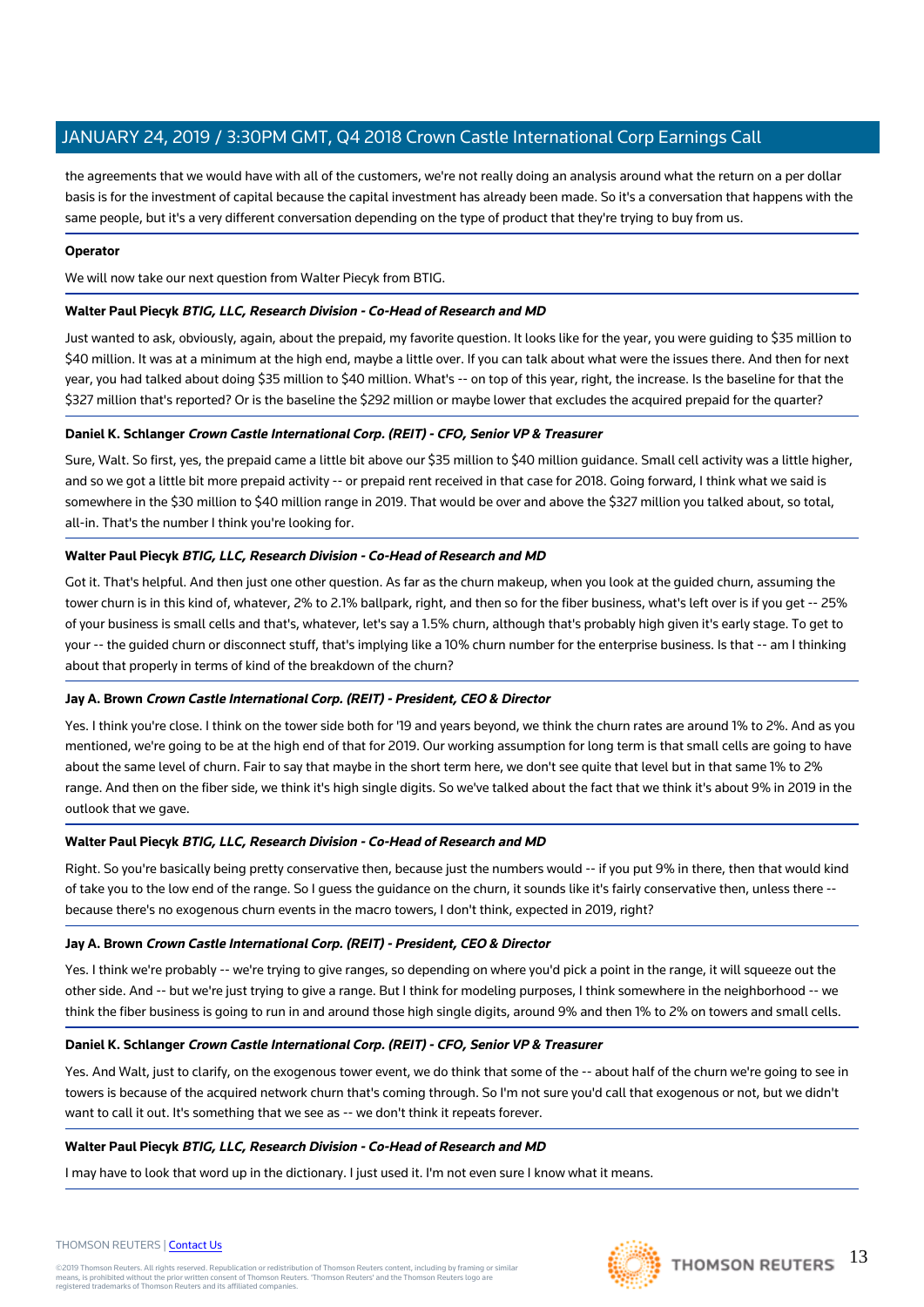# **Operator**

We will now take our next question from Amy Yong from Macquarie.

# **Amy Yong Macquarie Research - Analyst**

I guess I'm just following up on a previous question, but I think your past view was that small cells return would be similar to macro sites at scale. I guess, where do you think you are? And how far along are you to reach scale? And has there been anything in the past year that's changed your view on that?

# **Jay A. Brown Crown Castle International Corp. (REIT) - President, CEO & Director**

Amy, we're really early days on small cells. So our initial yields on small cells, as I mentioned, are around 6% to 7%. If you look at our entire fiber segment with small cells and the fiber solutions, we're getting about an 8% yield on the invested capital around fiber. So we've taken both the acquisitions that we've done as well as the builds and we've grown -- we've already grown the yield on the \$13 billion that was spent there above kind of our initial entry point. On a tower basis, if we roll the clock back to couple decades ago when we first started acquiring towers, we acquired a significant number of our towers at about a 3% yield and have grown that yield over the last 2 decades. If you look at it on a micro sense and look at what's the return on a tower versus a return on a small cell system, they're very comparable. As we add additional tenants to small cells, we see the returns and the margins expand at about the same pace, if not maybe slightly faster on the margin side than what we saw in the tower business. And at the end of the day, we see returns with pretty reasonable assumptions around what we think lease-up is, somewhere in the neighborhood of about the equivalent of a little over 2 tenants per tower on a tower basis. If we were to do that same math on the small cells side, we would get to returns that are well above a blended cost of debt and equity and provide substantial return as we think about growing the dividends per share over the long term. Last thing I'll mention about this is the key characteristic around what drives that return is what is the lease-up associated with the asset. So you enter the asset with an anchor tenant and have a going-in yield from the tower side. Historically, it's been about 3%. Small cells, it's about double that at 6% to 7%. But then what's the co-location model look like and at what rate do we see co-locations, and that drives the return long term. Our experience has been, thus far, that the pace of leasing on existing investments, we've seen lease-up that's about twice the pace of what co-locations on the tower has happened over the last decade or so. So we've accelerated the path towards co-locating and sharing the asset as we've deployed these early systems with the small cells as the second and, in some cases, a third tenant has come along and use that same system. So our thesis in terms of the model is similar to towers is playing out at the same time that we're scaling the business significantly. As I mentioned -- I think I mentioned this last quarter, in 2019, we think we'll deploy roughly double the number of small cells or double the growth that we had in 2017. So that kind of growth is expanding the overall size of the pie. And as we look at it on a micro sense, the model is playing out, but it's playing out against the scale of assets that's much smaller than the entire size of the investment is today because it's grown so significantly in terms of our investment and opportunity that when you look at the yields on a total, yes, it's headed in the right direction going from initially 6% to 7% to now 8%, 8%-plus. But the overall book of that growth and the total return yield is going to take many years, just like what it did in towers as we move the base and increase the opportunity.

# **Amy Yong Macquarie Research - Analyst**

Got it. And I guess, just following up on that. I think we've seen 1 or 2 carriers deploy small cells internally. And what do you think is driving that decision? And does that potentially shape your view on what you just said?

# **Jay A. Brown Crown Castle International Corp. (REIT) - President, CEO & Director**

I think there are -- I think all of the carriers are deploying small cells in some form of a self-perform. We certainly don't anticipate that we'll win 100% of the market share, just like we've never done that on the tower side either. We think at the moment, we're somewhere in the neighborhood of about half of what's getting deployed that we're winning. And I think the fact that the carriers are self-performing should be a good indication of the fact that this is a good business, and they need small cells. There are certain locations where we're going to choose not to build them because we don't see the lease-up opportunity there, and therefore, we don't see the shared economics for great returns over the long term. So I think the carriers will continue to self-perform in places where we don't view those to be the best places to invest capital, and just like we saw for a long time on the tower side where carriers built their own towers in places where tower companies or others were not willing to invest the capital in order to build the infrastructure.

#### THOMSON REUTERS | [Contact Us](https://my.thomsonreuters.com/ContactUsNew)

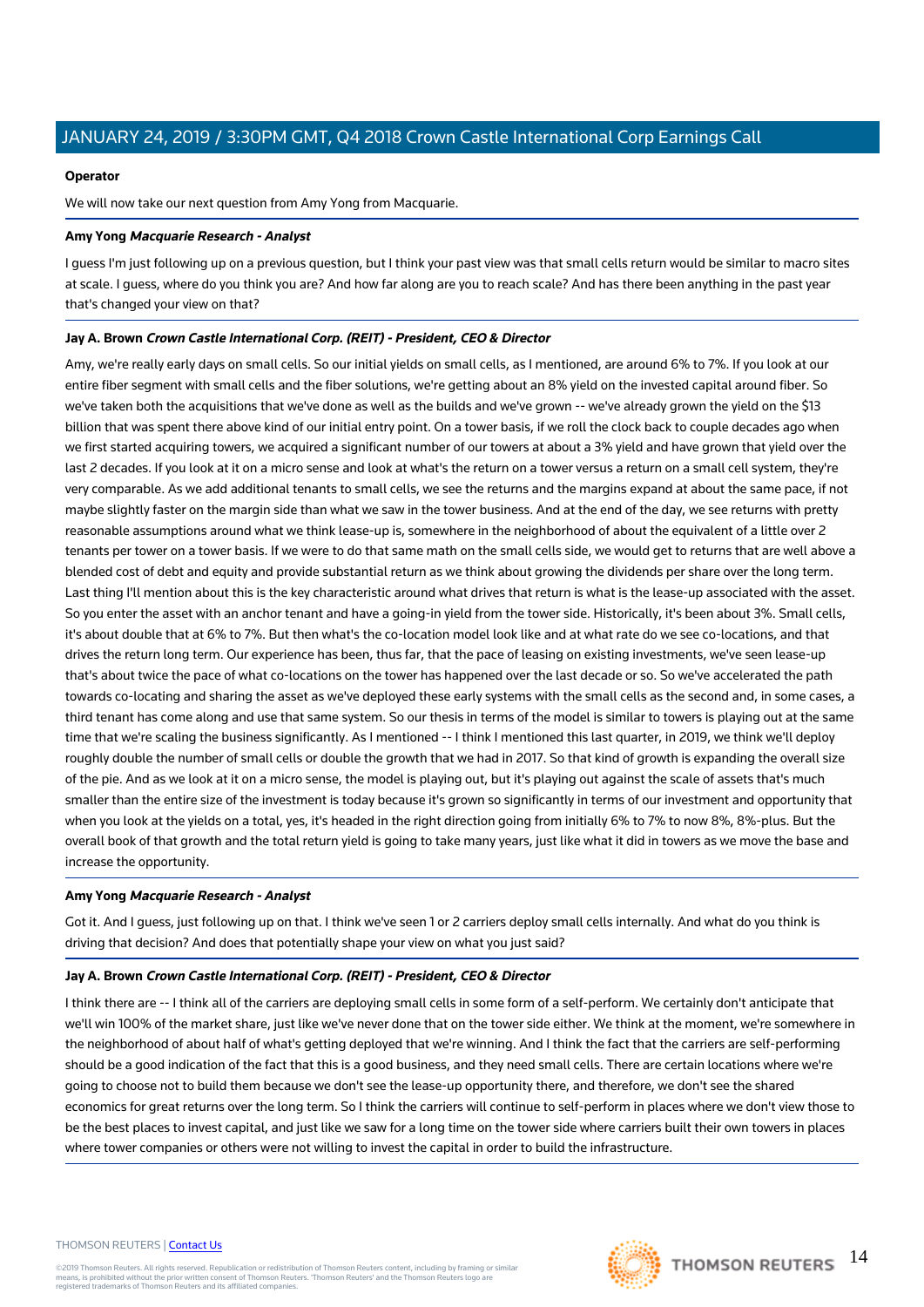# **Operator**

We will now take our next call from Spencer Kurn from New Street Research.

# **Spencer Harris Kurn New Street Research LLP - Analyst of Towers and Infrastructure**

I'm just wondering, you've guided to \$120 million to \$130 million of new leasing revenue on towers in 2019. How does that compare to what you guys saw in the fourth quarter? I'm just trying to gauge whether your guidance assumes any acceleration in activity or if it's pretty much an annualization of this past quarter?

# **Daniel K. Schlanger Crown Castle International Corp. (REIT) - CFO, Senior VP & Treasurer**

Yes, Spencer, it's similar to what we saw in the fourth quarter. But as we're talking about and have talked about, what we're excited about is just the level of activity increasing over time and all of our customers being active across our towers business. So we do think that, that will continue through 2019.

# **Spencer Harris Kurn New Street Research LLP - Analyst of Towers and Infrastructure**

Great. And I just have one other question on node density, I think, in small cells. I think today you've got around 2 nodes per mile on average -- and oh sorry, actually, it's lower than that. But my question is, we've heard of some deals where carriers are signing deals for 10 to 20 nodes per mile. I'm just curious, could you talk about the sort of distribution of your small cell node density, sort of how many markets do you have with node density above maybe 10 nodes per mile or 5 nodes per mile? I'm not sure how you break it out. And then also, are you seeing these types of deals becoming more prevalent in your conversations?

# **Jay A. Brown Crown Castle International Corp. (REIT) - President, CEO & Director**

Yes. Spencer, just to clarify a couple of points. So when we're deploying new fiber and building it for the purpose of small cells, our average is just over 2 nodes per mile currently as we're deploying. That's held pretty consistent. When you get to specific examples and we start to look at some case studies, we could show you many examples in dense urban markets where the node count is between 6 and 10 nodes per mile. And we don't think those are by any means isolated examples. We think that over time, we're going to continue to see a density that's significantly beyond what we are currently in terms of small cells per mile. That's well beyond -- if we start talking about 6 to 10 nodes per mile, that's well beyond what we're underwriting when we do -- when we decide to make these investments. We're closer to underwriting in the neighborhood of about 4 or a little over 4 nodes per mile in terms of the density. So if ultimately networks get to kind of some of the numbers that you're talking about, and I believe there is a case where that could happen, that's not in our underwriting case, but we've both seen it in practice and believe depending on the density that ultimately happens and is necessary for 5G, we could get well beyond what we're underwriting when we make these investments. And time will tell on that front. But as we look at individual case studies and look at some markets, some of the early deployments in both center of business districts as well as some areas of suburbia, we do find examples. As the carriers go out and initially deploy, they're deploying somewhere in the neighborhood of 2 per mile. A second carrier comes along and does a similar deployment. And then 1 of those 2 original carriers comes back and adds additional nodes to that existing deployment in order to increase the density. So we end up getting lease-up, if you will, or co-location both from the existing deployment as well as a secondary deployment that comes back and adds additional nodes in order to increase the density. We think over time that's the way this is going to play out.

# **Operator**

We will now take our next question from Robert Gutman from Guggenheim Partners.

# **Robert Ari Gutman Guggenheim Securities, LLC, Research Division - Senior Analyst**

It seems like almost 80% of CapEx is on the fiber and small cells side. It seems like small cells specifically would be a small portion of that at this point. Can you discuss broadly how it's being spent? Is this on the organic sort of dense fiber builds in markets that you mentioned earlier that you're trying to get to organically? What is the timing of associated revenue generation on that? In other words, is it specifically linked to the backlog of small cells? Or is it just building without specific contracts? That's basically what I'm trying to get.

# **Daniel K. Schlanger Crown Castle International Corp. (REIT) - CFO, Senior VP & Treasurer**

Sure. I think maybe to try to take a step back and tell you how we think about spending capital. What we're doing is we're spending capital to build the fiber in markets where we see significant demand for small cells and continuing increases in that demand for small

#### THOMSON REUTERS | [Contact Us](https://my.thomsonreuters.com/ContactUsNew)

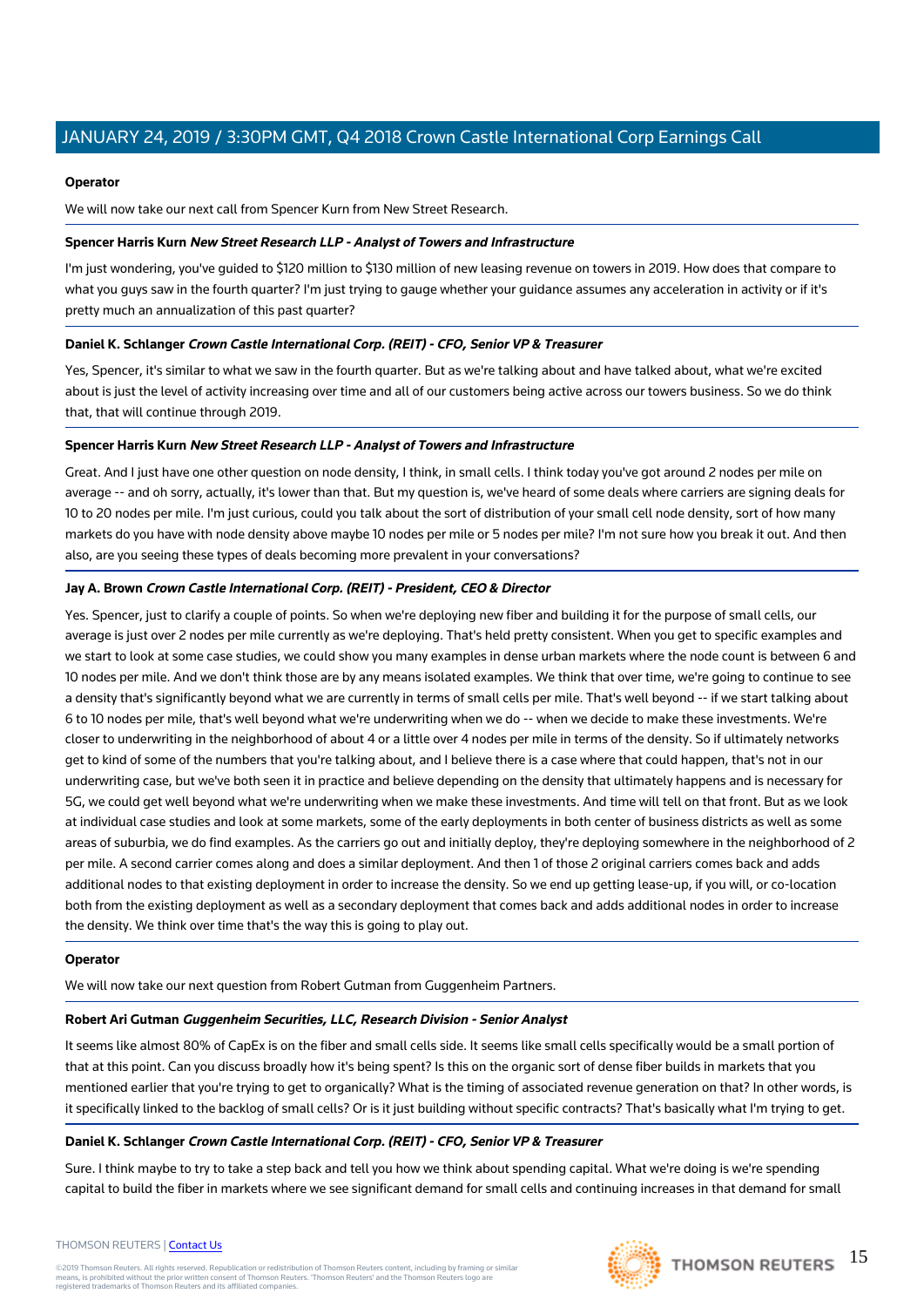cells. So what we're trying to do is take markets where we think it's going to ultimately be very conducive for small cells. And we will only start building in those markets when we have a contract in order to do so. So when we think about what that new capital expenditure - revenue-generating capital expenditure looks like, the majority of it isn't in our fiber segment, but the vast majority of that is going in to build small cells systems. Having said that, those small cells systems include fiber that, as Jay was pointing out earlier, will put us in a position to go after some fiber solutions business that we're really interested in within those markets because it will likely be that the small cell deployment is close to where that fiber solutions business will come as well. But to your specific point on what the revenue timing is, since the vast majority of that is for fiber -- I mean, is for small cells, the fiber to support small cells, it's an 18- to 24-month on average deployment cycle, which means that the capital will come in through the course of that 18 to 24 months before we see the revenue come in from it. But there's not going to be a case where we're spending capital in hope that someday we'll get revenue on it.

# **Robert Ari Gutman Guggenheim Securities, LLC, Research Division - Senior Analyst**

Got it. And earlier in the call, you mentioned -- I think prior to this call, you targeted 6,000 to 8,000 deployments in 2018 of small cell nodes. You had also prior mentioned the 35,000 node backlog. I think earlier today, you said 20,000 node backlog, but I would assume that's net of the 10,000 to 15,000 you expect to deploy this year. So then conclusion would be the backlog is unchanged, is that right?

# **Daniel K. Schlanger Crown Castle International Corp. (REIT) - CFO, Senior VP & Treasurer**

Yes. So the short answer is yes, but I just want to make sure we get to all the same points. We have about 65,000 nodes either on air or under development. That number really hasn't changed. And so there hasn't been a significant move in that. We've put around 7,000 nodes on air in 2018. And as Jay mentioned, the ending 2018 backlog was higher than the beginning 2018 backlog, so that we more than replaced the nodes we put on air with new bookings. Moving forward, we think 10,000 to 15,000 nodes we'd put on air in '19 and then we have 20,000 or so that will be put on air in the year 2020 or beyond. So you're right. The short answer is no, the backlog really hasn't changed. We're just trying to give a little bit more color around the timing and how that looks going forward.

# **Robert Ari Gutman Guggenheim Securities, LLC, Research Division - Senior Analyst**

Last small point. Could you break out the final leasing by segment, sort of in -- as it compares to the guidance that was outstanding in terms of towers, small cells and fiber?

# **Daniel K. Schlanger Crown Castle International Corp. (REIT) - CFO, Senior VP & Treasurer**

Are you asking for 2018?

# **Robert Ari Gutman Guggenheim Securities, LLC, Research Division - Senior Analyst**

Yes. Yes. Just the 3 numbers.

# **Daniel K. Schlanger Crown Castle International Corp. (REIT) - CFO, Senior VP & Treasurer**

Okay. Yes, so new leasing activity was around 110 for towers, around 60 for small cells and around 45 for fiber solutions.

# **Operator**

We will now take our last final question from Philip Cusick from JP Morgan.

# **Philip A. Cusick JP Morgan Chase & Co, Research Division - MD and Senior Analyst**

I guess 2 please, if I can. First, as we think about those term extensions that drove higher straight-lined revenue, it seems like that would be activity beyond regular way. But you've raised straight-line guide nearly every quarter in the last couple of years. Can you give me examples of what this sort of unexpected activity might be and why it might not happen in a particular quarter?

# **Daniel K. Schlanger Crown Castle International Corp. (REIT) - CFO, Senior VP & Treasurer**

Yes. It's not unexpected activity. It's related to new leases that we think are -- we understand are coming. It's just the timing of that is sometimes difficult to predict, but it's also the length of the term extension that we get may be different than what we have in our forecast, and that can drive incremental straight-line activity.